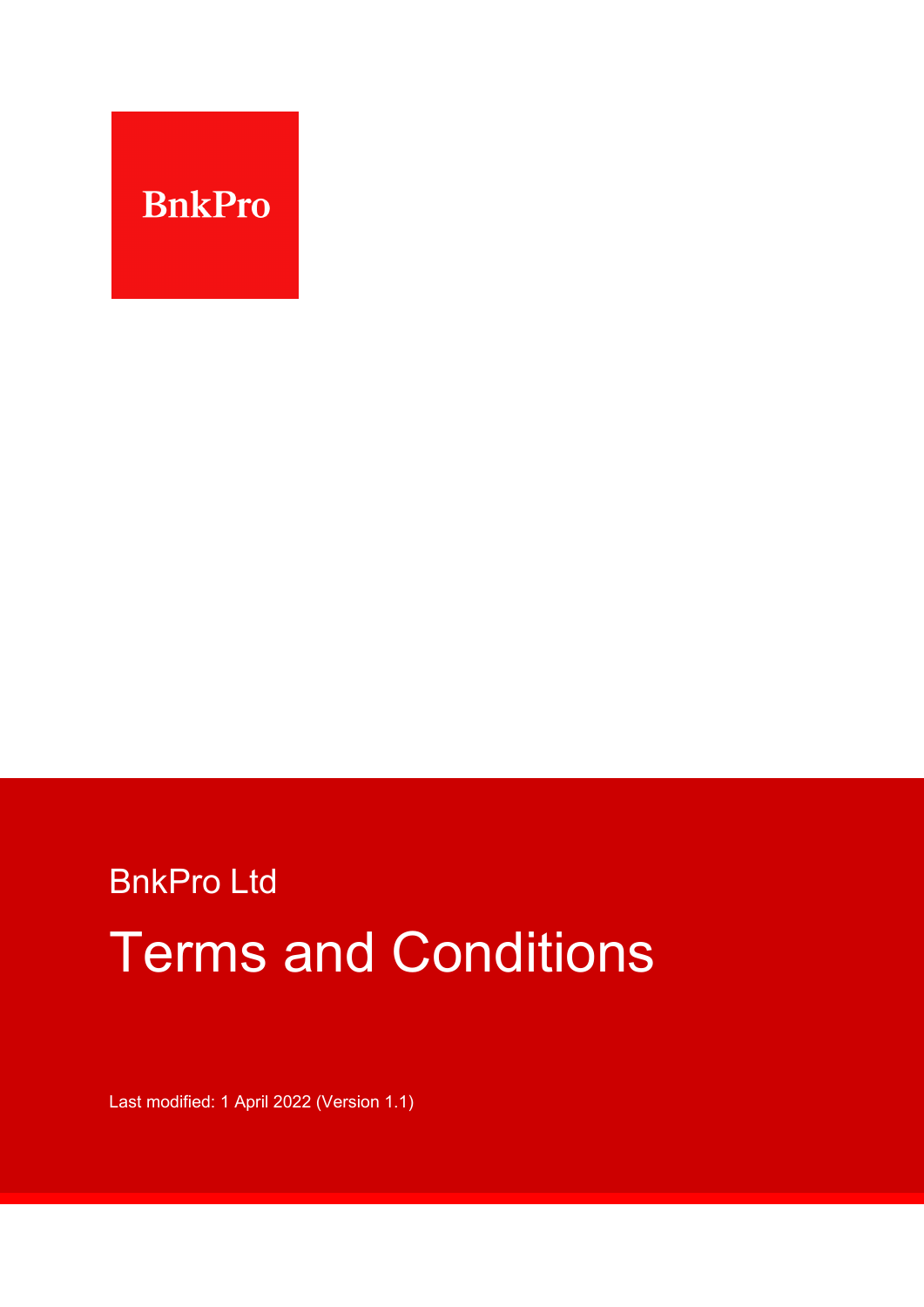## **Contents**

| 1.  |                                                                              |  |
|-----|------------------------------------------------------------------------------|--|
| 2.  |                                                                              |  |
| 3.  |                                                                              |  |
| 4.  |                                                                              |  |
| 5.  |                                                                              |  |
| 6.  |                                                                              |  |
| 7.  |                                                                              |  |
| 8.  |                                                                              |  |
| 9.  |                                                                              |  |
| 10. |                                                                              |  |
| 11. |                                                                              |  |
| 12. |                                                                              |  |
| 13. | Who is responsible if one of us does something wrong (known as liability) 22 |  |
| 14. |                                                                              |  |
| 15. |                                                                              |  |
| 16. |                                                                              |  |
| 17. |                                                                              |  |
| 18. |                                                                              |  |
| 19. |                                                                              |  |
| 20. |                                                                              |  |
| 21. |                                                                              |  |
| 22. |                                                                              |  |
| 23. |                                                                              |  |
| 24. |                                                                              |  |
| 25. |                                                                              |  |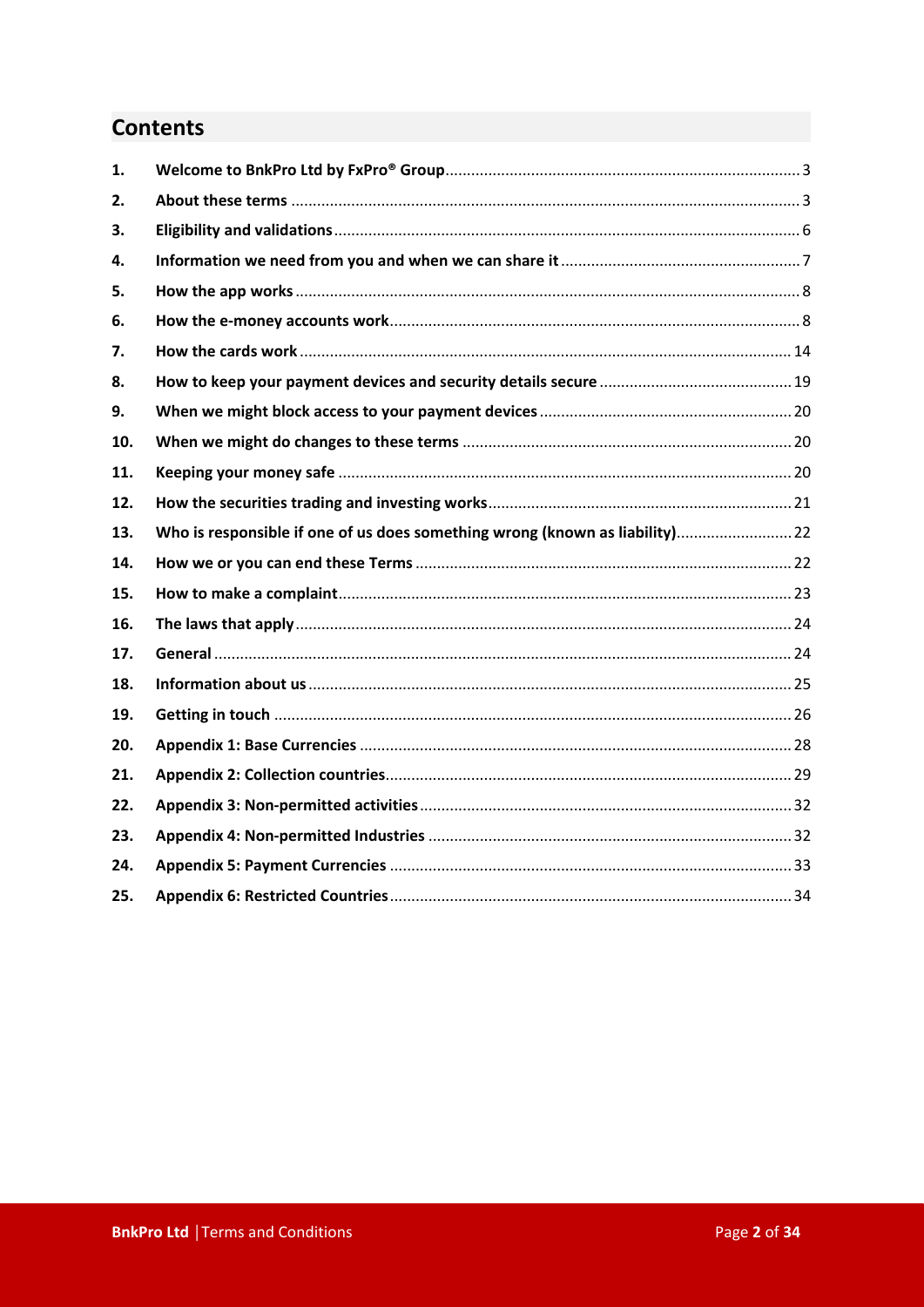PLEASE READ THE TERMS AND CONDITIONS (THESE **TERMS**) CAREFULLY ALONGSIDE OUR POLICIES THAT ARE AVAILABLE ON OUR [WE](https://bnkpro.com/)BSITE. IT IS IMPORTANT TO KEEP THESE TERMS TO HAND IN CASE YOU NEED TO REFER TO THEM.

## <span id="page-2-0"></span>**1. Welcome to BnkPro Ltd by FxPro® Group**

- 1.1 Thank you for opening an electronic money (e-money) account and card with BnkPro Ltd offered by FxPro® Group. These Terms form the agreement between you and us. Affiliate entities within the FxPro® Group may offer you other services, which will be subject to separate terms and conditions between you and the specific company.
- [1](#page-2-2).2 The BnkPro offering is comprised of the BnkPro e-money account(s), card(s)<sup>1</sup> and securities trading and investing<sup>[2](#page-2-3)</sup>, which can be managed through the BnkPro mobile app.
- 1.3 If you subscribe to a certain plan, your subscription will be subject to additional terms, which can be found on our [web](https://bnkpro.com/)site.
- 1.4 To open, use and maintain the BnkPro mobile app, e-money account(s), card(s), securities trading and investing you need to meet certain eligibility criteria and pass our validations for the products and services that you request from us. Please refer to the **[Eligibility and](#page-5-0)  [validations](#page-5-0)** section for details.
- 1.5 The BnkPro e-money account(s), card(s), and mobile app are provided on an 'as-is' basis. We cannot guarantee that the BnkPro e-money account(s), card(s), or mobile app will be offered to you without interruption, error free, or will meet your individual requirements, or compatible with your hardware or software. We will, occasionally, be required to perform maintenance, planned or otherwise, which will affect or disrupt some or all the services. We will do our best to notify you before any maintenance and/ or disruption to the services occurs. Where this is not possible, we will notify you as soon as possible afterwards.

## <span id="page-2-1"></span>**2. About these terms**

- 2.1 These Terms come into effect when you electronically accept them through the App.
- 2.2 We recommend that you read these carefully to understand all the terms that apply to you. There may be terms in this document that apply to specific products or services that you do not use. Those terms will not be part of the agreement we have with you. We will always be

<span id="page-2-2"></span><sup>1</sup> Available to UK residents **only**.

<span id="page-2-3"></span> $2$  The trading and investment services in securities are provided to you by FxPro UK Limited - an affiliate entity of BnkPro Ltd - and member of FxPro® Group.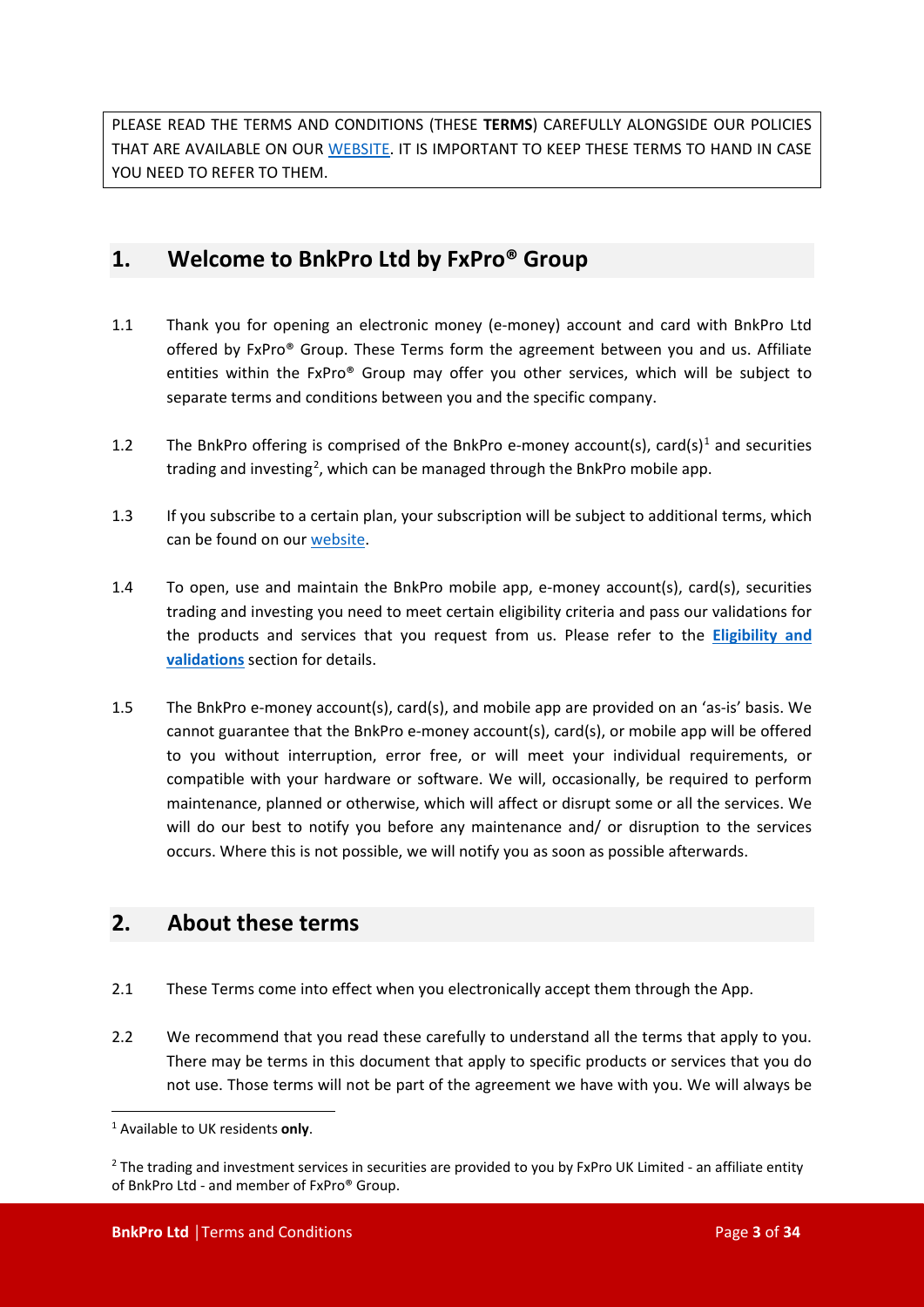clear as to the terms that apply to certain types of products or services, so you will know which terms are part of your agreement. But if you are not sure you can contact us. You can find our contact details in these Terms or on our [web](https://bnkpro.com/)site.

- 2.3 If, at any time, you need another copy of these Terms you will be able to find an updated version on our [w](https://bnkpro.com/)ebsite. If you prefer a paper copy of these Terms, you can always contact us, and we will send you one by post.
- 2.4 English language is the language for these Terms. Any non-English version of these Terms is provided for translation purposes only.
- 2.5 We also gave you these Terms before your e-money account(s) and card(s) were opened.
- 2.6 ONLY YOU AND WE ARE COVERED BY THESE TERMS. OUR SERVICES ARE NOT TO BE USED FOR BUSINESS PURPOSES.

#### **Where to find what you need**

| 2.7 | <b>What</b>                      | <b>Where</b>                                |
|-----|----------------------------------|---------------------------------------------|
|     | Mobile app                       | These Terms                                 |
|     | <b>E-money accounts</b>          | These Terms                                 |
|     | <b>Mastercard debit cards</b>    | These Terms                                 |
|     | Securities trading and investing | Please refer to the FxPro UK Limited 'Terms |
|     |                                  | and Conditions' available on our website.   |

#### **Glossary of terms**

| 2.8 | <b>Term</b>             | <b>Meaning</b>                                                                                                                                                                                                                                    |
|-----|-------------------------|---------------------------------------------------------------------------------------------------------------------------------------------------------------------------------------------------------------------------------------------------|
|     | <b>Account</b>          | Means your e-money primary account and/<br>or additional account(s) opened with<br>BnkPro offered by FxPro® Group under<br>these Terms.                                                                                                           |
|     | <b>Account Currency</b> | Means the currency your Accounts are in.<br>You can have up to 5 Accounts - one<br>Account in each of the following currencies:<br>British Pounds (GBP), Euro (EUR), US Dollar<br>(USD), Swiss Franc (CHF) and Polish Zloty<br>$(PLN)$ .          |
|     | App                     | Means the BnkPro mobile app, which can be<br>downloaded to any mobile device that<br>supports it and allows you to make<br>payments, transfer money between your e-<br>money account(s), view your balances and<br>recent transactions, and more. |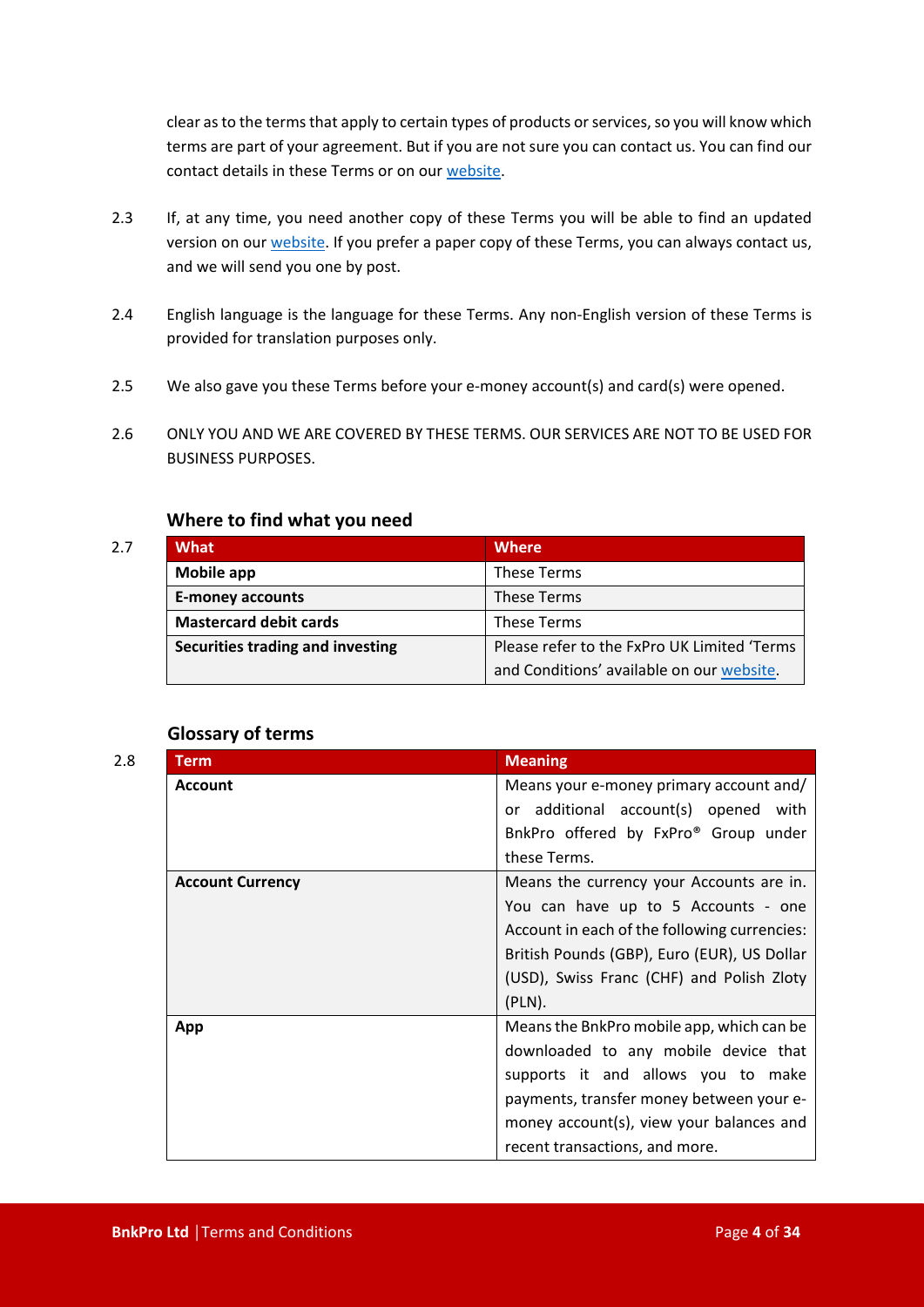| <b>ATM</b>                      | Means automatic teller machine<br>or                                 |
|---------------------------------|----------------------------------------------------------------------|
|                                 | cashpoint facility or cash dispenser or cash                         |
|                                 | machine                                                              |
| <b>Base Currency</b>            | Means the currency your primary Account                              |
|                                 | is in, which is automatically set by us                              |
|                                 | according to your country of residence at                            |
|                                 | the time you opened your primary Account                             |
|                                 | with us. Details can be found in Appendix 1                          |
|                                 | of these Terms.                                                      |
| <b>Business Day</b>             | Means any day Monday to Friday excluding                             |
|                                 | any bank holiday in the UK.                                          |
| Card                            | Means any BnkPro physical or virtual                                 |
|                                 | Mastercard debit card.                                               |
| <b>Card Settlement Currency</b> | Means the currency in which you can settle                           |
|                                 | your card transactions, which is any of the                          |
|                                 | following currencies: British Pounds (GBP),                          |
|                                 | Euro (EUR), US Dollar (USD), Swiss Franc                             |
| <b>Collection Countries</b>     | (CHF) and Polish Zloty (PLN).                                        |
|                                 | Means the activity described in <b>Appendix 2</b><br>of these Terms. |
|                                 |                                                                      |
| <b>Foreign Currency</b>         | Means any currency that is not your Base                             |
|                                 | Currency.                                                            |
| <b>Non-permitted Activity</b>   | Means the activity described in Appendix 3<br>of these Terms.        |
| <b>Non-permitted Industries</b> | Means the industries described in <b>Appendix</b>                    |
|                                 | 4 of these Terms.                                                    |
| <b>Payment Currency</b>         | Means a currency found in Appendix 5 of                              |
|                                 | these Terms.                                                         |
| <b>Payment Devices</b>          | Means a device you can make payments                                 |
|                                 | with or use to access or do certain things on                        |
|                                 | your Account (such as the App, your e-                               |
|                                 | wallet, and Cards).                                                  |
| <b>Restricted Countries</b>     | Means the countries found in Appendix 6 of                           |
|                                 | these Terms.                                                         |
| <b>Security Details</b>         | Means passwords, passcodes, personal                                 |
|                                 | identification numbers (PINs),<br>security                           |
|                                 | codes and biometric information (such as                             |
|                                 | face ID or fingertip).                                               |
| You, your, and yours            | Means each individual who has been                                   |
|                                 | approved by us for an Account.                                       |
| We, us and our                  | Means BnkPro Ltd, member of FxPro®                                   |
|                                 | Group, unless stated otherwise.                                      |
| Website                         | Means<br>the<br><b>BnkPro</b><br>Ltd<br>website<br>at                |
|                                 | bnkpro.com.                                                          |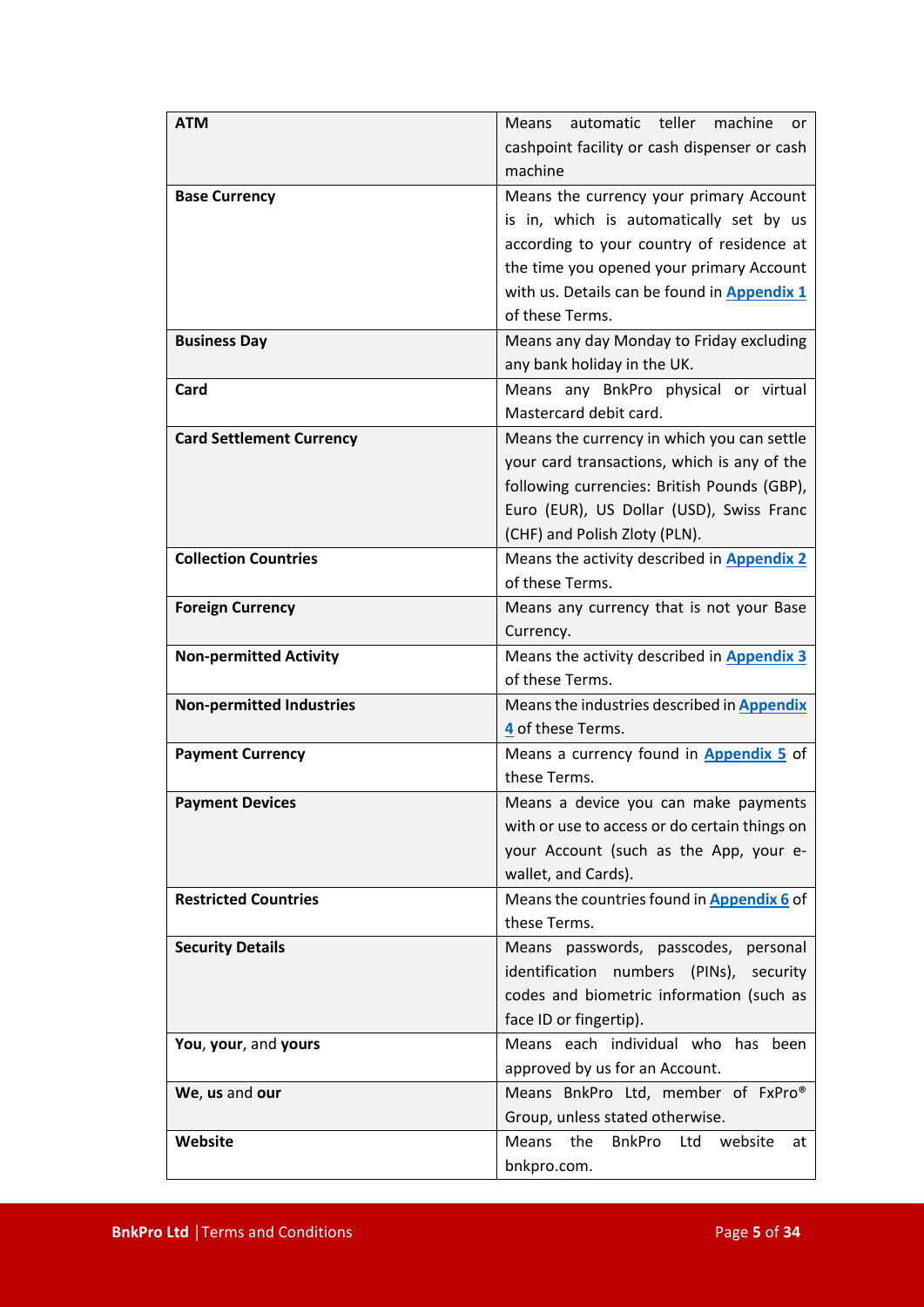- 2.9 Regarding the meaning of certain words and phrases, the following apply when interpreting these Terms:
	- (a) Unless indicated to the contrary words and expressions that begin with a capital letter in these Terms will have a specific meaning.
	- (b) Capitalised terms can be used in the singular or plural (as appropriate).
	- (c) Any reference to a document (including any information provided) shall include a reference to that document as amended from time to time.
	- (d) Where there is a reference to 'including' or 'includes' this should be interpreted as including without any limitation.
	- (e) Any 'sub-sections', 'clauses', 'titles' have been inserted for convenience purposes only and shall not affect the construction of these Terms.
	- (f) The bolding of certain paragraphs, words or phrases in these Terms is for ease of reference only. You should ensure that you read these Terms in full.

## <span id="page-5-0"></span>**3. Eligibility and validations**

#### **Eligibility criteria**

- 3.1 To apply to receive our products and services you must be an individual at least 18 years old - and have authority to enter into these Terms without violating any law or regulation by doing so. You confirm that you are not an agent acting for an undisclosed principal or third-party beneficiary.
- 3.2 You confirm that the information (including documentation) provided to BnkPro during the account opening process is correct.
- 3.3 We reserve the right not to accept your application and may decline your application to the extent permitted by law and without providing any reason for this.
- 3.4 If we discover that you do not meet the eligibility criteria, or if you inform us that you no longer meet them, we have the right to act.

#### **Validations**

- 3.5 You entitle us to rely on the information you provide to us.
- 3.6 You authorise us, directly or through third party providers, to use several technological and other means to validate such information.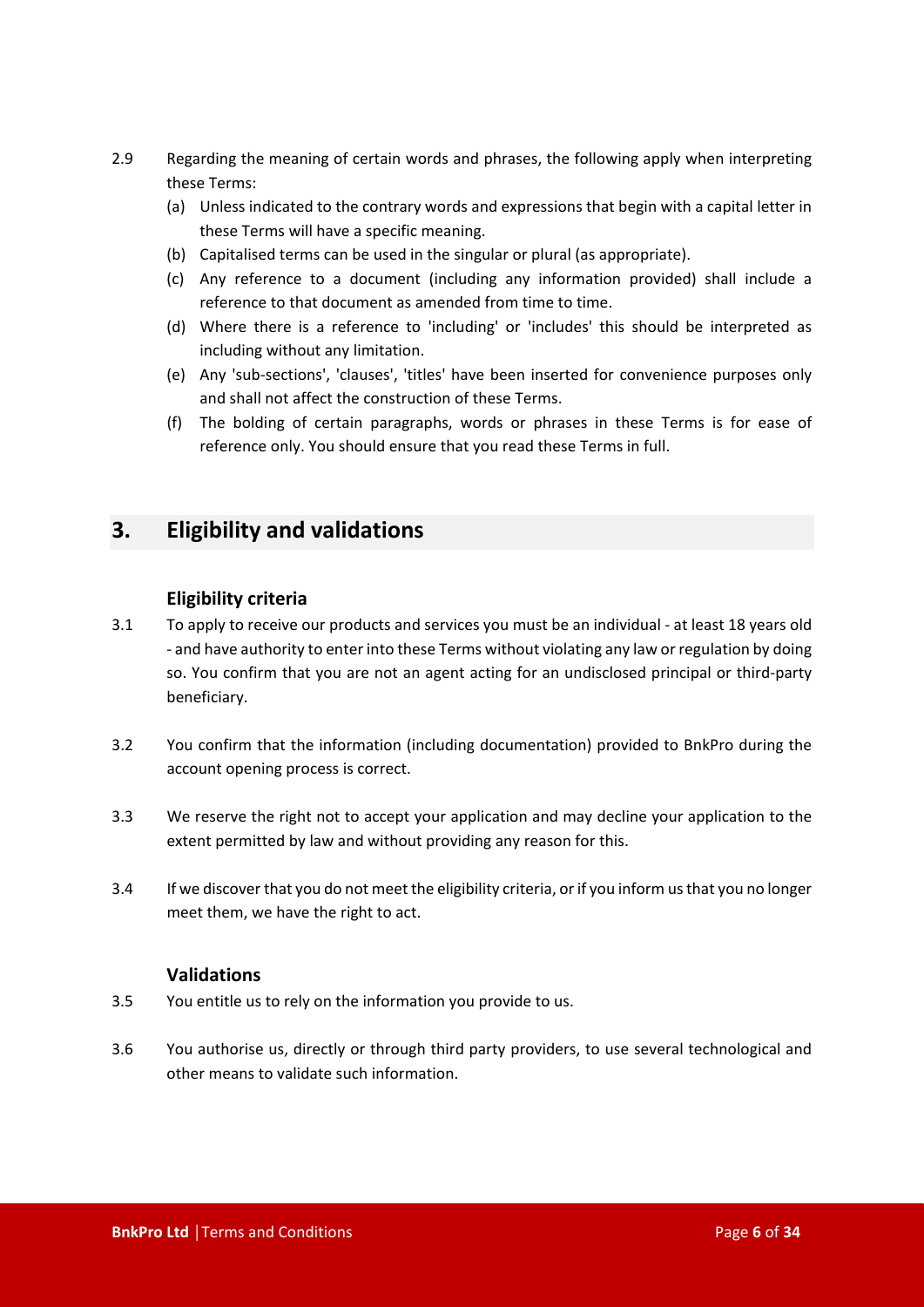## <span id="page-6-0"></span>**4. Information we need from you and when we can share it**

#### **General**

- 4.1 Before and during our business relationship, we will collect, use, process, disclose, transfer, and store your personal data in a number of different ways:
	- (a) where you provide it to us directly;
	- (b) where we monitor use of, or interactions with, our websites, any marketing we may send to you, or other email communications sent from or received by us;
	- (c) third party sources, for example, where we collect information about you to assist with 'know your client' checks as part of our client acceptance and other procedures; or
	- (d) publicly available sources.

We will do so as detailed in our **Privacy Policy** the most updated version of which can always be found on our Website. This is to fulfil our legal, regulatory, or risk management obligations.

- 4.2 It is important that your personal data are accurate and complete at all times.
- 4.3 If you are no longer happy for us to collect, use, process, disclose, transfer, and store your personal data, we will have to stop providing you with our services. However, we may keep your personal data and use it where we have lawful grounds to do so. For example, if we need to retain your personal data in our records for regulatory purposes.

#### **Changing or updating your personal details**

- 4.4 It is important that you tell us, as quickly as possible, if anything changes to your personal or other data. This includes changes to your home address, contact details, nationality, economic profile and tax related information.
- 4.5 From time to time, to comply with our regulatory obligations, we may need to ask you to send us information or documentation. If we do, and you do not provide it to us as soon as you can, we may need to stop a transaction, refuse your access to the App, close your Accounts, terminate your Cards, or close the account through which you trade and invest in securities.

#### **Tax information and reporting**

- 4.6 We may collect certain tax information from you (e.g., your tax country(ies) and tax ID(s)). We may share this with the UK tax authorities and tax authorities in other countries, where needed. Some countries tax laws may apply to you even if you are not a citizen or do not live there. If we ask you for any information, which is required for us to comply with our tax reporting obligations, you must provide this to us quickly, otherwise we may need to close your Accounts.
- 4.7 We cannot advise you on tax and, if in any doubt, you should speak to an independent tax advisor. Tax laws and their interpretation is subject to change. You will always be responsible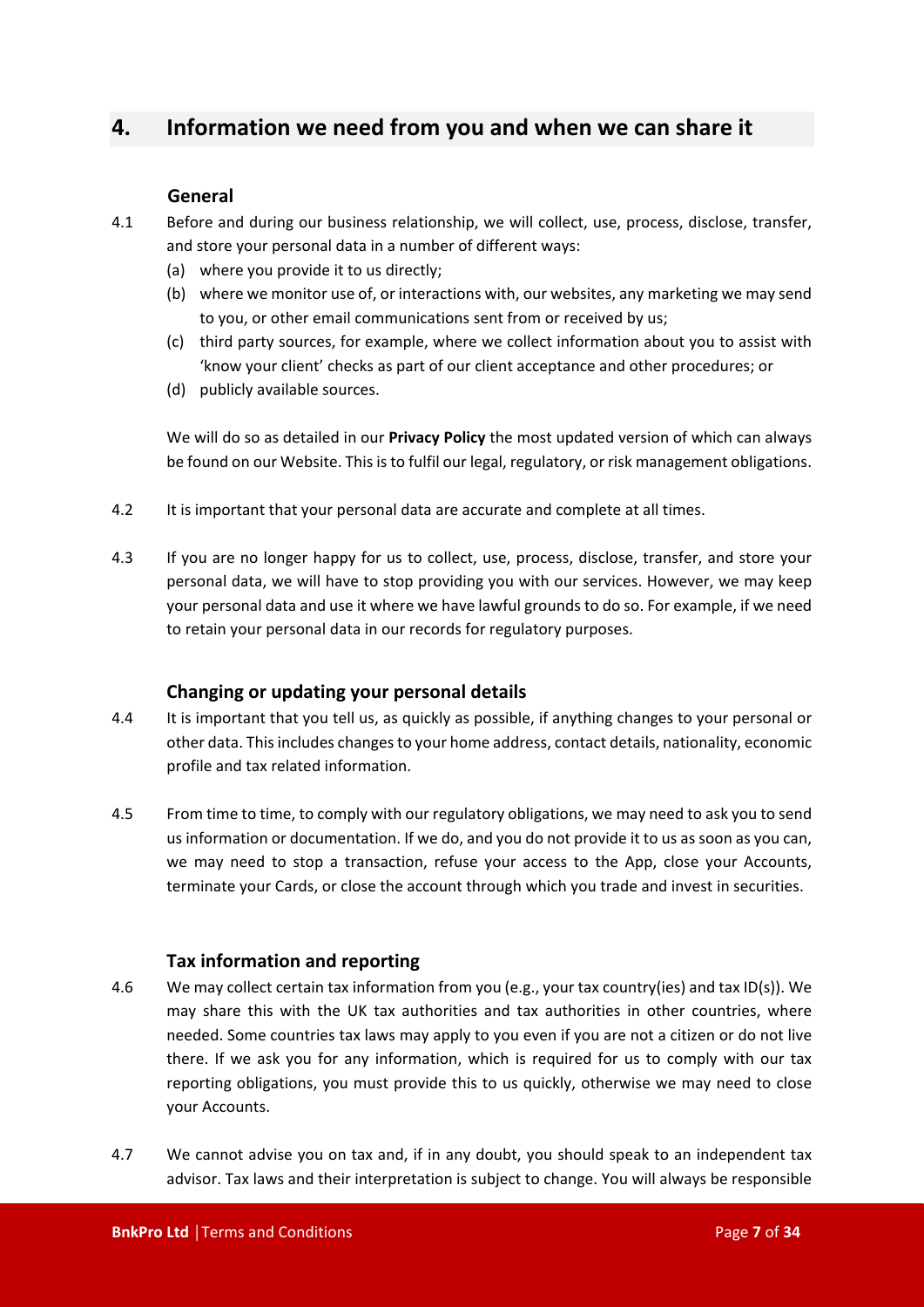for the payment of all taxes due and for providing any relevant tax authority with any information relating to your dealings with us.

## <span id="page-7-0"></span>**5. How the app works**

- 5.1 You will be able to manage your Accounts and Cards, through the App.
- 5.2 You can check your balance(s) and access a record of all transactions into/ out of your Accounts/ Cards/ securities trading and investing, and more by accessing the App. We recommend that you do this regularly to help you spot any transactions that you do not recognise that might be unauthorised or fraudulent.
- 5.3 You are responsible for ensuring that the system through which you are accessing the App (including the equipment and software) conforms to the minimum technical requirements.
- 5.4 To ensure complete and proper access to your Accounts/ Cards/ securities trading and investing, you agree to maintain the latest version of the App on your mobile device. If you make unauthorised modifications to your mobile device, such as by disabling hardware or software controls (for example, through a process sometimes known as 'jailbreaking'), your mobile device may no longer be eligible to access or manage your Accounts and Cards. You acknowledge that use of a modified mobile device in connection with your Accounts or Cards is expressly prohibited, constitutes a violation of these Terms, and could result in our denying or limiting your access to or closing/ terminating your Accounts/ Cards/ securities trading and investing as well as any other remedies available to us under these Terms.
- 5.5 The balances reported on the App are real time balances rather than settled balances. This means that:
	- (a) the balance may be considering any amount related to a pending outgoing payment or Card transaction, and
	- (b) the balance may not be considering any amount related to a pending incoming payment or Card refund.

Once we receive information on any pending transactions - either completed or declined - the balances on the App will be updated accordingly.

## <span id="page-7-1"></span>**6. How the e-money accounts work**

#### **General**

6.1 E-money is broadly defined as an electronic store of monetary value on a technical device that may be widely used for making payments. Your Accounts, which are accessible through the App, store e-money issued by us. E-money is an electronic alternative to cash and can be used to pay for goods and services, either through an Account or the use of a Card. When you or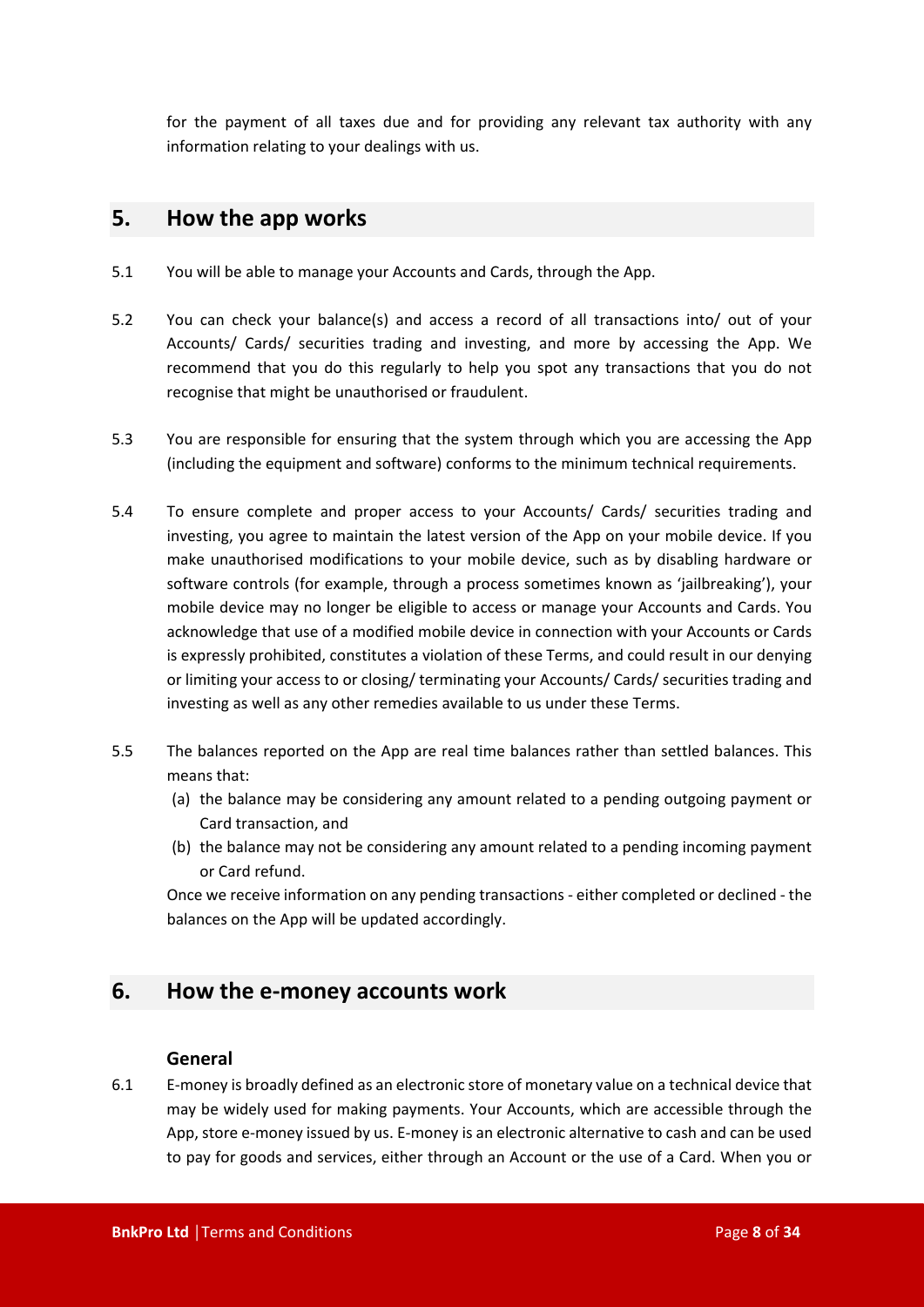someone else pays money into your Accounts we will issue an equivalent amount of e-money in your Base Currency or in another currency that you have an Account in.

- 6.2 You can open multiple Accounts one in each of the available Account Currencies.
- 6.3 For every Account, we issue both 'local' or 'cross border' account details:
	- (a) 'Local account details' can be used to receive money in the local currency of the corresponding Account - for example - GBP in the UK, euro in the EU, and USD in the USA.
	- (b) 'Cross border details' relate to information tied to SWIFT collection accounts that can only receive money through the SWIFT network regardless of the currency or the originating country of the transaction.
- 6.4 Subscriptions charges will be deducted from your primary Account unless we tell you otherwise. As far as fees for domestic and international payments are concerned, these will be deducted from the Account the transaction is initiated from - provided there is sufficient balance. If, the balance is not sufficient, you will be notified accordingly through the App.
- 6.5 If you have more than one Account, you can transfer money between them, subject to any charges and/ or currency exchange fees as described on our Website. Your money will move immediately.
- 6.6 You may use your Accounts to send and receive money. You may not use or permit any of your Accounts to be used for any illegal purpose, including in connection with unlawful or illegal goods or services.
- 6.7 Unfortunately, as an electronic money institution we cannot pay you interest.

#### **Non-permitted activity and industries**

6.8 We are committed to continuously mitigate the risk of money laundering and terrorist financing, so we apply restrictions on certain type of activities and industries - these can be found in **[Appendix 3](#page-31-0)** and **[4](#page-31-1)**, respectively. If you do not comply with these restrictions, we will trigger the provisions found in the **[When we might temporarily stop or decline a payment](#page-12-0)** and/ or **[When we can end these terms](#page-21-2)** sections.

#### **Payments into your accounts**

- 6.9 You can pay into your Accounts any amount by bank transfer or card. Any payments made are subject to charges and/ or currency exchange fees as described on our Website. Third parties can also pay money into your Accounts, for example through a bank transfer.
- 6.10 You can receive money into your Accounts from any Collection Country found in **[Appendix 2](#page-28-0)** this list may be subject to change.
- 6.11 Upon the receipt and clearance of the incoming payment we will issue e-money into your Account equivalent to the value of the incoming payment.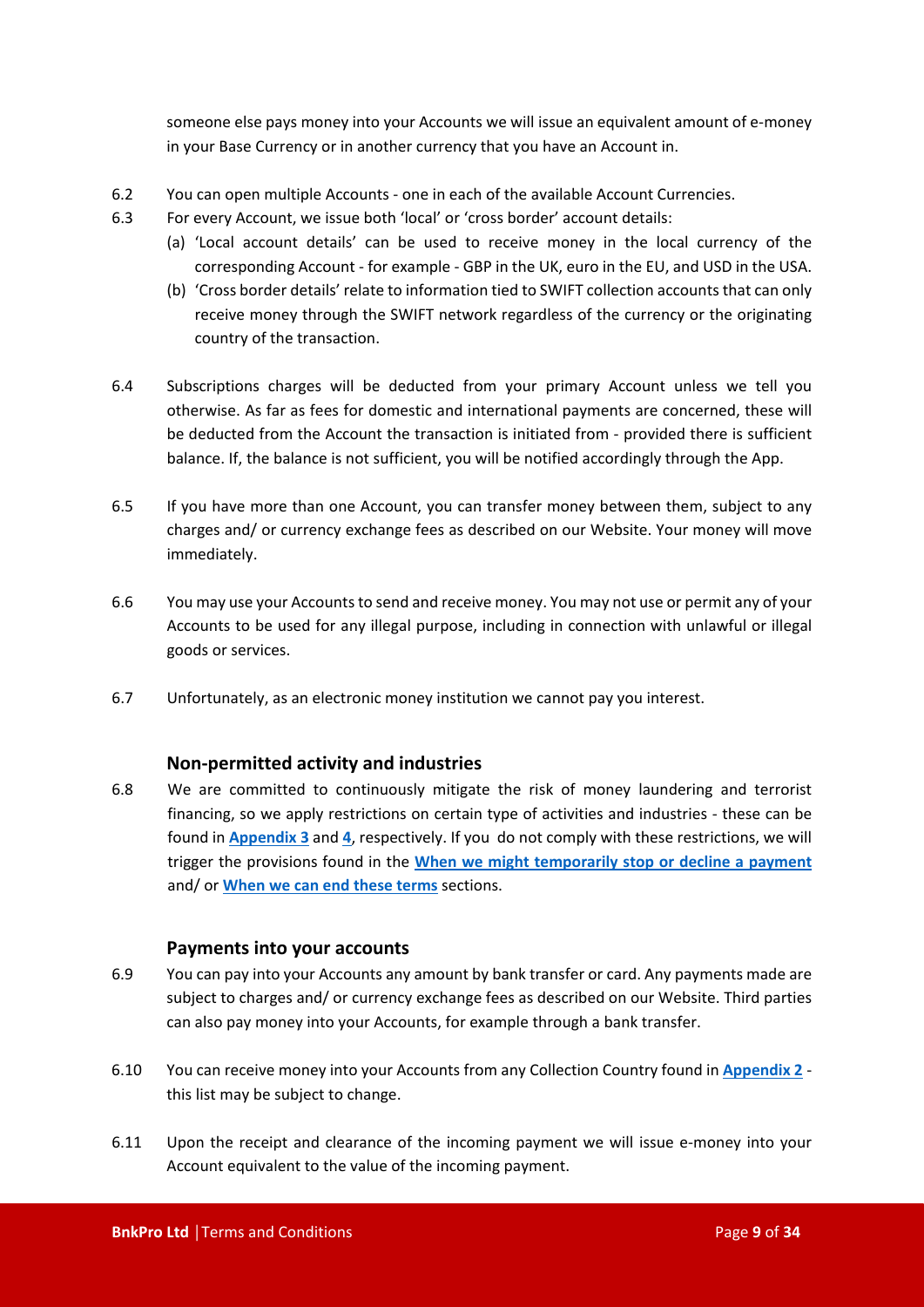- 6.12 If you receive a payment in a currency which we support (i.e., An Account Currency), we will credit your Account in the corresponding currency Account - if it exists. If it does not, then an additional Account will be automatically created in that specific currency and the amount will be credited accordingly. We will notify you through the App of the creation of an additional Account. Please get in touch with us if you are unsure about this. If you receive a payment in a currency, which we do not support, then the amount will be credited in your primary Account - in your Base Currency - subject to the available daily currency exchange rate.
- 6.13 We do not accept cash or cheques.

#### **Payments out of your accounts**

- 6.14 You can take money out of your Accounts, through the App, if you have sufficient money to cover the full payment amount, including any charges - if applicable. If you do not, we will decline the payment. If, for some reason, your payment is permitted despite insufficient money you are responsible for repaying us. Otherwise, your Accounts will be in arrears and the provisions of the **[Using money in one Account to pay off another \(known as](#page-10-0) set off)** section will apply.
- 6.15 You can only send money in one of the Payment Currencies available in **[Appendix 4](#page-32-0)**.
- 6.16 You can send money to any country except from the Restricted Countries found in **[Appendix](#page-33-0)  [6](#page-33-0)** - this list may be subject to change.
- 6.17 If you send money in a Payment Currency (e.g., GBP), which matches the currency of the Account you select to take the money from (e.g., GBP Account), we will debit that specific Account (e.g., GBP Account) for the corresponding amount plus any transfer fees. If you select to take the money from an Account in a different currency (e.g., EUR Account) than the Payment Currency (e.g., GBP), we will debit the Account you choose (e.g., EUR Account) provided there is sufficient balance to cover both the payment amount, transfer fee and currency conversion fee. Fees are available on our Website. If there is insufficient balance in the Account you choose to do the payment from, you will receive a notification through the App to top-up your Account.
- 6.18 The type of payments we use to deliver funds can be found on our Website.
- 6.19 Depending on your device either a passcode or a biometric authorisation will be required for any payment transactions (including transfers to other BnkPro customers).
- 6.20 We will treat a payment out of your Accounts as being authorised by you when you use your App to instruct a transfer to a recipient.
- 6.21 It is important when setting up a new recipient in the App, to check that all details provided are accurate and complete (usually the sort code and account number or equivalent for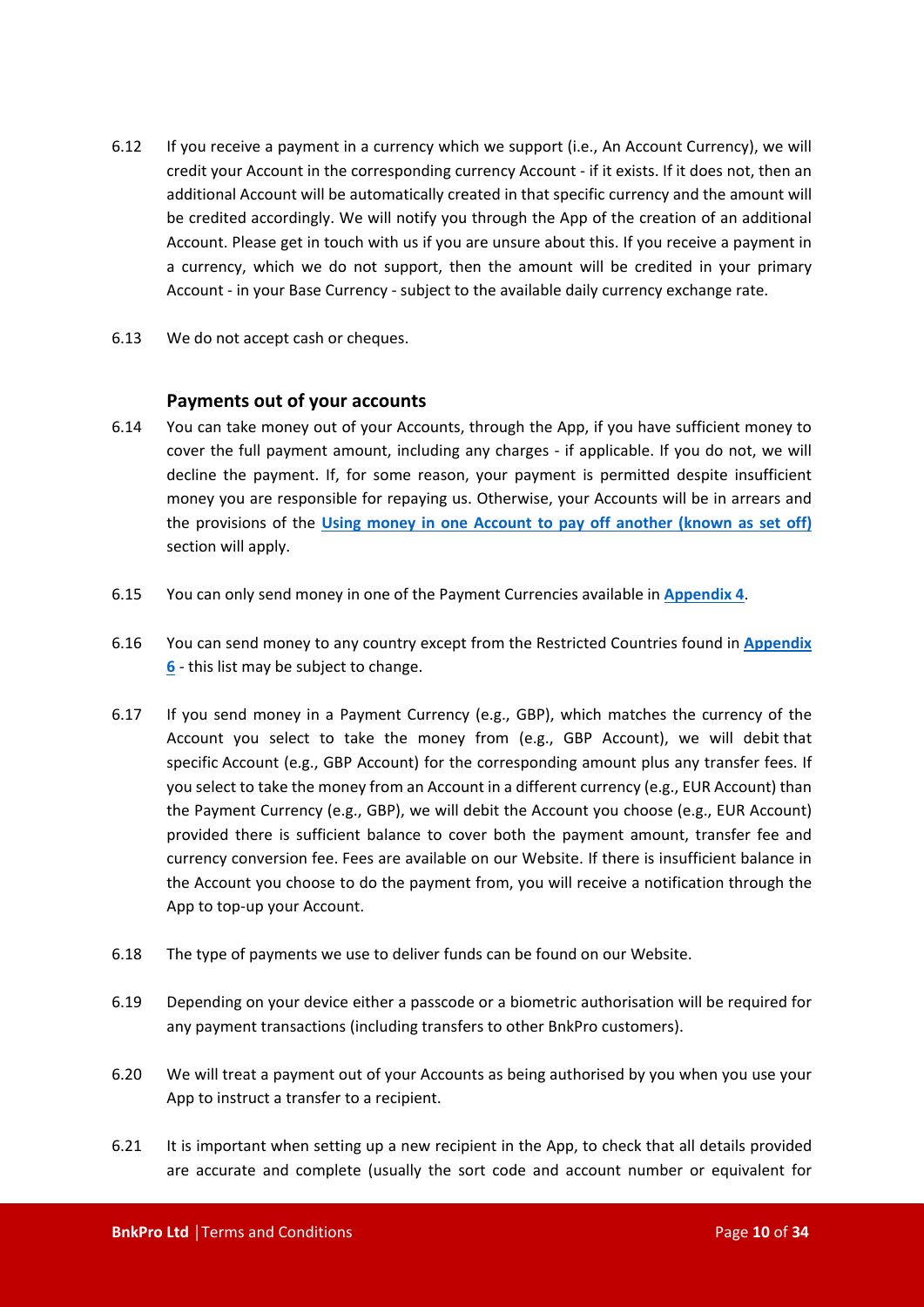overseas payments, the name of the account holder etc). If they are not, we may be unable to process a payment to that recipient or the payment may be delayed or fail to reach that recipient or may be paid to an unintended recipient and you may suffer loss. We will not be responsible for any loss you may suffer because of not including all the necessary information for a recipient, or if the information you provided is incorrect.

6.22 You are responsible for ensuring that you have enough balance in your Accounts to cover all outgoing payments plus fees and charges.

#### **How quickly payments will be in processed**

- 6.23 The processing times of **payments in** (= how long payments take to appear in your Accounts after we receive them) are either same Business Day or next Business Day.
- 6.24 The processing times of **payments out** (= how long payments take to reach their destinations after we receive them) vary depending on (i) the payment type you choose and (ii) the time of the day you proceed with that specific payment type. Details of these are available on our Website.
- 6.25 For **payments out**, where a currency conversion is required, this may increase the time that it takes for the money to reach the recipient's account.
- 6.26 You must contact us if you were expecting a payment in and you have not received it or if tried to make a payment out and it has not reached its designation.

#### **Changing or cancelling pending payments**

<span id="page-10-0"></span>6.27 If you have asked us to send a payment, usually this cannot be changed or cancelled. But please contact us as quickly as possible and we will do our best to assist you.

#### **Payments into your accounts by mistake or fraud**

#### **Mistaken payments into you accounts**

- 6.28 If we pay into your Accounts an amount by mistake or because of a system error, we will automatically take it out. If you have insufficient money in your Accounts, you will have to repay us the relevant amount.
- 6.29 We can return to its legitimate owner money paid into any of your Accounts by mistake (for example, because the payer gave the wrong recipient details), if the payment happened from within the UK or the EEA through SEPA. But we will check with you first before taking any action. If you believe money was sent to you correctly, we may need to share some information such as your name and address with the paying institution. This is because we are required to cooperate with other institutions and share all relevant information in order to assist with tracing money, which is sent to the wrong person. In all other cases, we will deal with payments made into your Accounts by mistake depending on how they were made and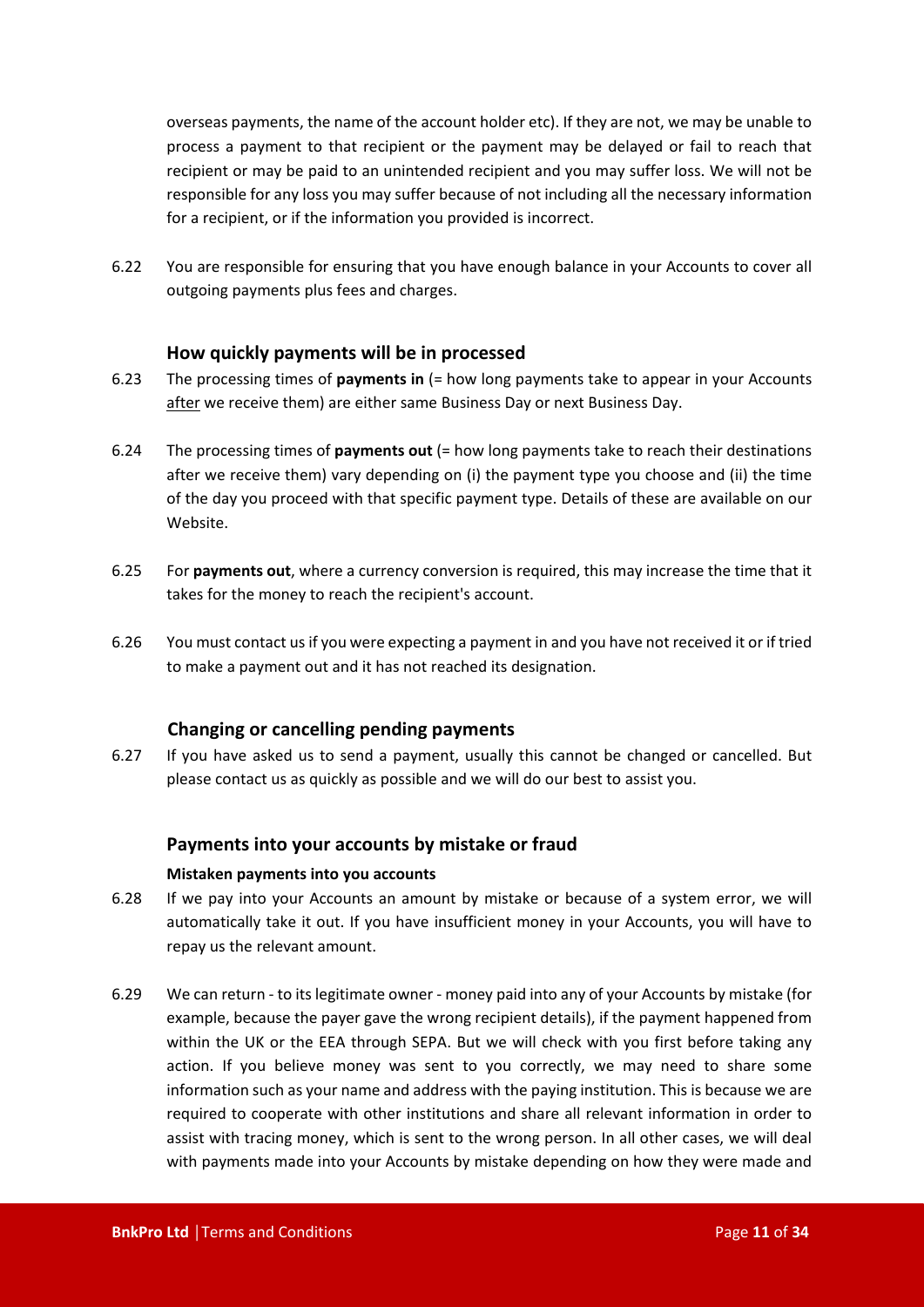where they came from. In some of those cases, we will contact you to ask your permission before taking them out of your Accounts.

#### **Fraudulent payments into you accounts**

6.30 If a payment in any of your Accounts is the result of fraud or criminal activity, we can remove it without your permission or giving you advance notice and take any other action we may deem necessary.

#### **When money goes missing from you accounts**

#### **Unauthorised payments (= payments made without your permission)**

- 6.31 You must contact us quickly if you do not recognise a payment out of your Accounts for example, if you believe someone has taken money from one of your Accounts without your permission. You may be obliged to bear the losses relating to any unauthorised payment transaction, up to a maximum of GBP35, resulting from the use of a lost or stolen Payment Device or from the misappropriation of one. We will not refund you if, for example, we reasonably suspect you have acted fraudulently or you lost money because you failed to keep your Payment Devices and Security Details safe and confidential, either deliberately or by being extremely careless (known as 'grossly negligent'). Similarly, we may not refund you if you tell us about an unauthorised payment more than 13 months afterwards.
- 6.32 If we refund you but it subsequently appears that you were not entitled to the refund (e.g., if we can prove that you acted fraudulently or were grossly negligent), we will deduct from your Accounts the respective amount and applicable fees.

#### **Incorrect payments (= payments sent to the incorrect person because of an error from our side)**

- 6.33 Regarding incorrect payments, we will usually refund you an amount to restore your Account to the state it would have been had the incorrect payment not taken place, after we become aware of the incorrect payment, whether as a result of you notifying us, or due to our own internal systems, checks and records.
- 6.34 If we refund you but it subsequently appears that you were not entitled to the refund (e.g., if we can prove that the payment was received by the person's bank), we will deduct from your Accounts the respective amount and applicable fees.

#### **Mistaken payments out of your accounts (= payments sent to the incorrect person because you provided the wrong details)**

6.35 If you made a payment out of any of your Accounts by mistake (for example, you used the wrong recipient details), please contact us as quickly as possible. We will try to help you recover the money, but we will not be responsible for any loss you may suffer.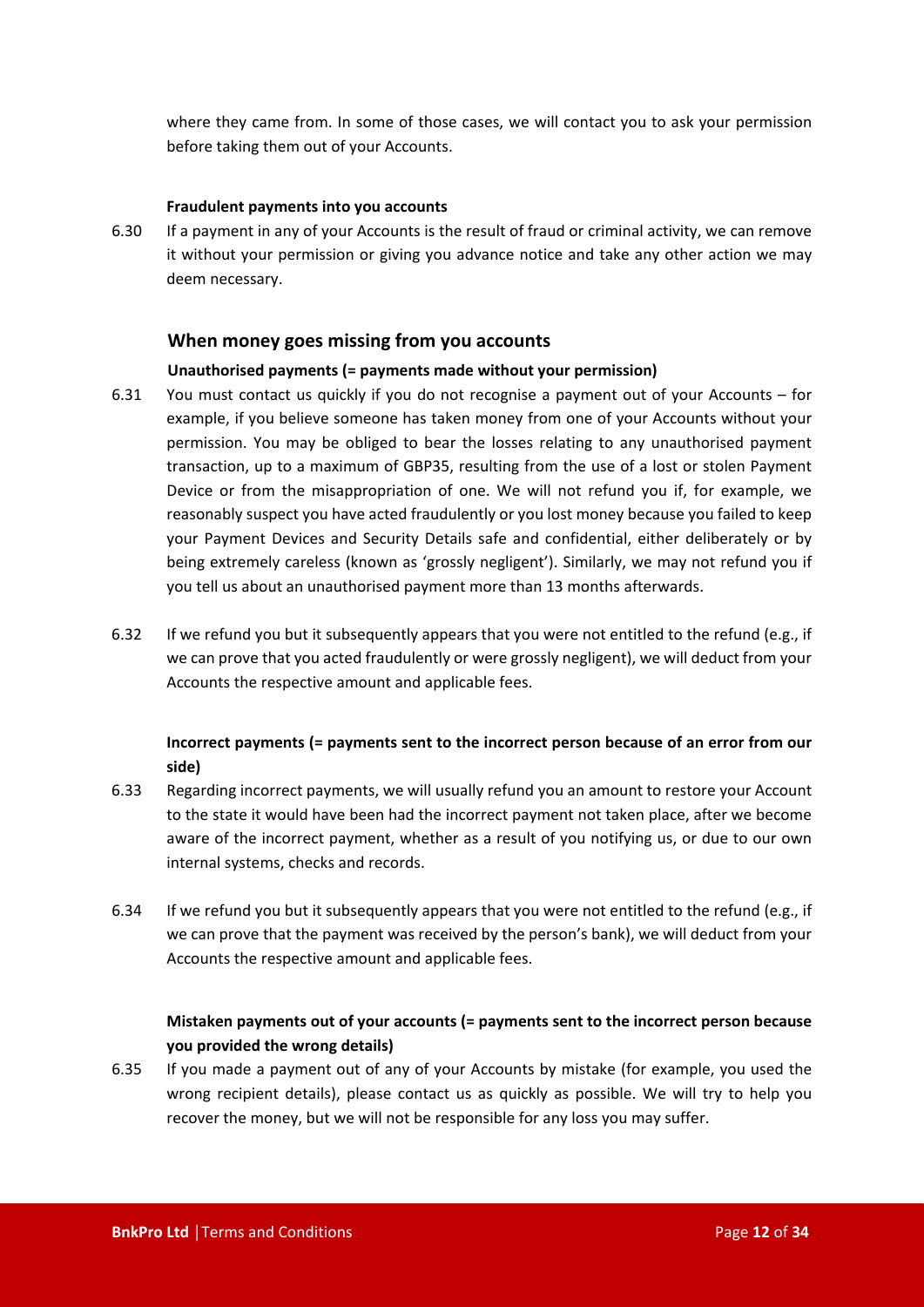#### **Fraudulent payments (= payments you sent to a fraudster because you were tricked)**

6.36 If you have transferred funds to a fraudster, you must inform us as soon as possible. We will make reasonable efforts to assist you in recovering the funds.

#### **When we might temporarily stop or decline a payment**

- <span id="page-12-0"></span>6.37 We will process a payment transaction if we can. But we might temporarily stop to investigate or decline a payment into/ out of your Accounts if it is necessary for security, legal or other reasons. Some examples of when we might do so are set out below:
	- (a) Insufficient balance in your Accounts.
	- (b) Errors, failures or refusals of any third party.
	- (c) Payment transaction relates to a Non-Permitted Activity or Industry.
	- (d) We have requested additional information or documentation about you, the payment or the payment's beneficiary and you have not provided these to us.
	- (e) Another person might have a legitimate claim over the money.
	- (f) There is fraudulent or criminal activity involved.
	- (g) There is a suspected or actual breach of security or misuse of your Payment Devices or Security Details.
	- (h) Legal or regulatory reasons (including causing us to breach a court order).
	- (i) Payment transaction exposes us to criticism, action or censure from any government, regulator, or law enforcement agency.
	- (j) We have reasonable grounds to believe that you have breached these Terms.

#### **How you will know if there has been a problem with a payment**

- 6.38 You will be able to see, through the App, that a payment has been declined.
- 6.39 You can also contact us to find out the reason for declining the payment. We will tell you unless there is a legal or other reason, which prohibits us from doing so.

#### **Using money in one account to pay off another (known as set off)**

6.40 If you are in arrears or owe us any money for any reason, we may set off amounts you hold with us in any Account, against the amounts you owe us. We will only exercise this right where we consider it reasonable to do so and, where practicable, once we have given you notice in advance.

To the extent permitted by law, where we say 'we' in this section we mean BnkPro Ltd and any FxPro® Group company.

#### **What to do if you need someone else to look after your accounts**

6.41 There may be circumstances (for example, in case of physical disability or mental incapacity) when you need to allow someone else to access or run your Accounts on your behalf.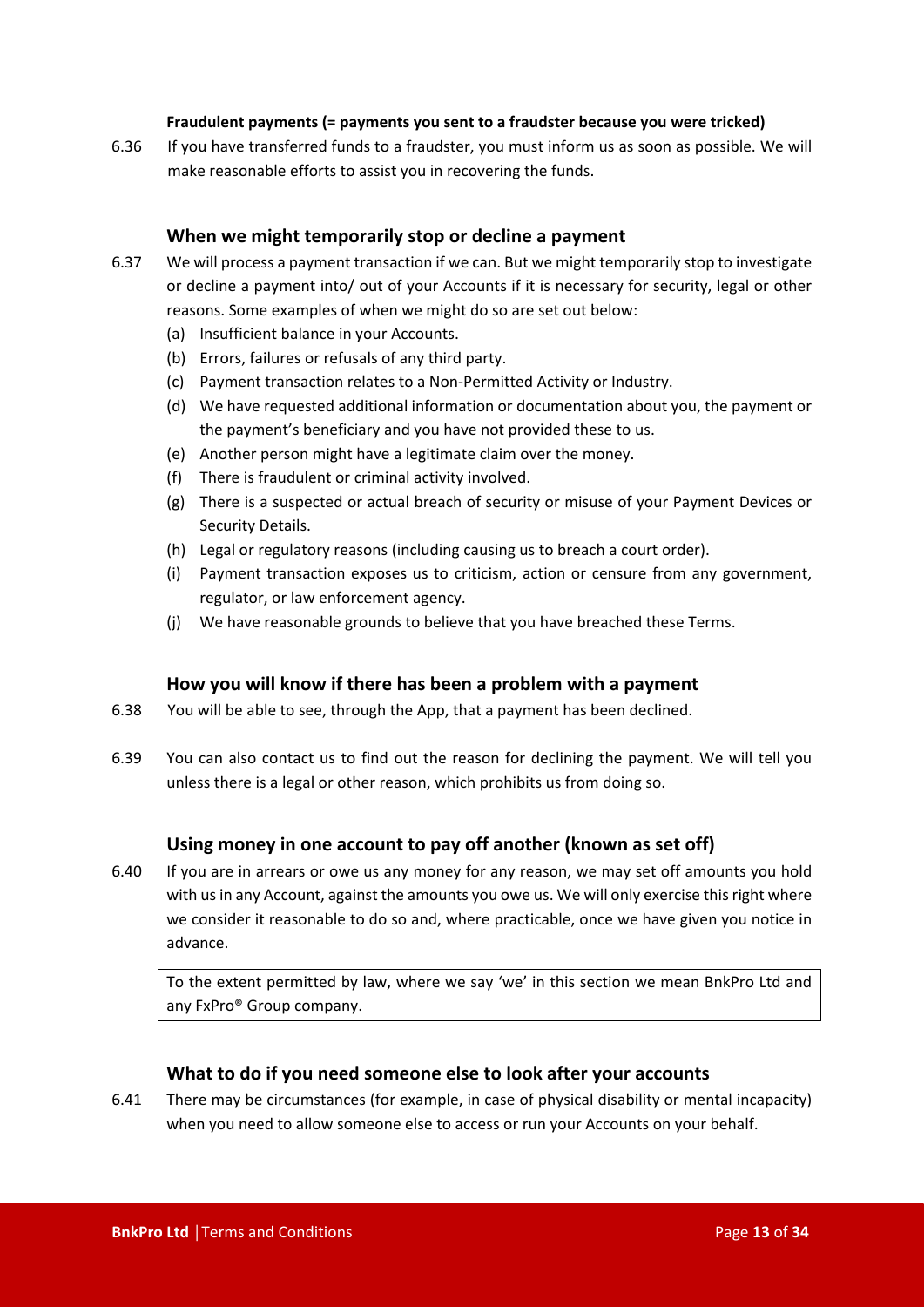6.42 If you need to do that it is important that you contact us in advance (i.e., before allowing a person to operate your Accounts).

## <span id="page-13-0"></span>**7. How the cards work**

#### **About the BnkPro card offering[3](#page-13-1)**

- 7.1 Upon your request, we will issue you with a Card. Your Card is a contactless, debit card and not a credit card.
- 7.2 By using your Card, you demonstrate that you agree to be bound by these Terms, together with the applicable fees and charges, which can be found on our Website and the Mastercard debit card terms and conditions found on Mastercard's website.
- 7.3 You can request up to 5 physical Cards and 5 virtual ones.
- 7.4 Your Cards' currency will be your Base Currency.
- 7.5 If you use your Card for a payment or cash withdrawal in your Base Currency, the money will come out of your primary Account. If you use your Card for a payment or cash withdrawal in a currency other than your Base Currency for which you hold an Account with sufficient money, then the amount will be taken out of this Account; if balance is insufficient, the transaction amount will be converted to your Base Currency and deducted from your primary Account. If you primary Account has insufficient balance also, then the transaction will be declined, and you will be notified through the App to top-up your Account.
- 7.6 Cards are an e-money product, and as such they are not covered by the Financial Services Compensation Scheme (**FSCS**).
- 7.7 We have the right to decline any request for issuing a Card including any request that we deem unreasonable or abusive.

#### **Use of the cards**

- 7.8 You can use your physical Cards to make contactless payments, payments in a shop, or online etc. Whereas you can only use your virtual Cards online.
- 7.9 To use the Card, present it at the time of transaction. Use it in full or part payment of your purchase.
- 7.10 We will treat a Card transaction as being authorised by you when you do at least one of the following: (a) enter your PIN

<span id="page-13-1"></span><sup>3</sup> Available to UK residents **only**.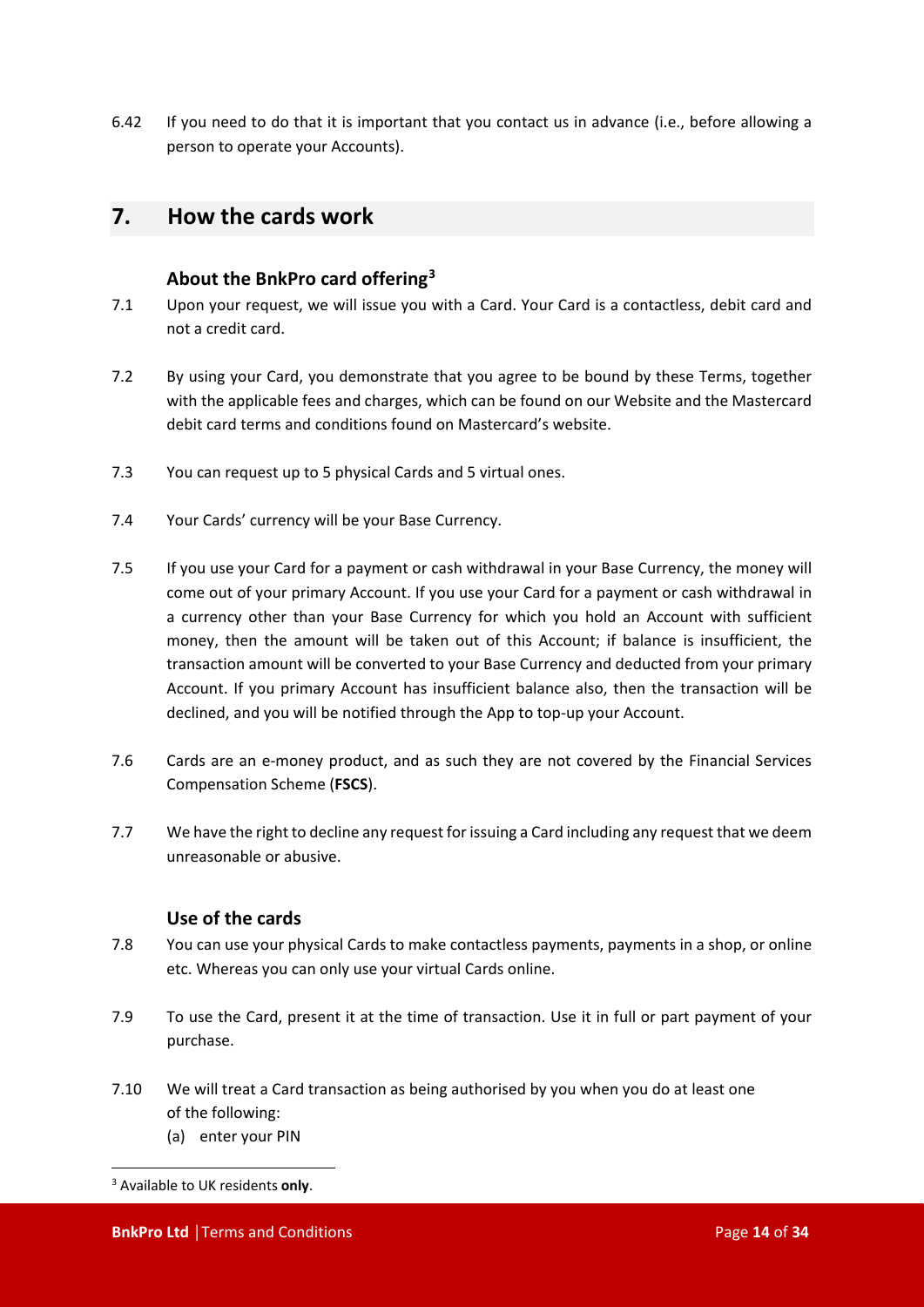- (b) sign a receipt
- (c) provide your Card details (long card number, expiry date, CVV number)
- (d) tap or insert/ swipe your Card to a payment reader
- (e) use your Card and PIN to withdraw cash from a payment terminal (such as an ATM).
- 7.11 You can perform Card transactions at any time, 24 hours a day, 7 days a week. Occasionally, we might be unavailable, but your transaction will still be processed if you have sufficient available balance in your primary Account.
- 7.12 The time of receipt of a Card transaction is when it is received by us.
- 7.13 We are not responsible for the quality, safety, legality, or any other aspect of any goods or services purchased with any of the Cards, but you always have the legal right to dispute a transaction. For details, please refer to our Website.
- 7.14 You cannot stop a Card transaction after it has been transmitted to us, or once you have given your consent to a third party for a pre-authorised transaction.
- 7.15 You may not use or permit any of your Cards to be used for any illegal purpose, including in connection with unlawful or illegal goods or services.

#### **3D Secure authentication**

- 7.16 3D Secure (**3DS**), is a tool that helps us verify that it is really you who is conducting the specific ecommerce payments (= payments made for things you buy online) through your Card. So, with 3DS we help fight against fraud and keep you safe. Please note that 3DS does not apply to all ecommerce payments. But this does not depend on us since 3DS is controlled by merchants individually.
- 7.17 The 3DS authentication/ confirmation happens, through the mobile app, before the completion of your ecommerce payment, which means that your payment could still be declined after you confirm it in the mobile app, for any of the usual reasons - for example insufficient balance or blocked card.

#### **When charges may be payable**

- 7.18 We will deduct from your primary Account's credit balance the charges for issuing and maintaining your Cards.
- 7.19 You can find details of the Card charges on our Website.

#### **Declined card transactions**

7.20 We may decline a Card transaction, for any reason, including suspected or actual fraud, violation of applicable law, your default under these Terms, or if you exceed your limit found in the **[Spending and cash withdrawal limits](#page-15-0)** section of these Terms. We are not liable to you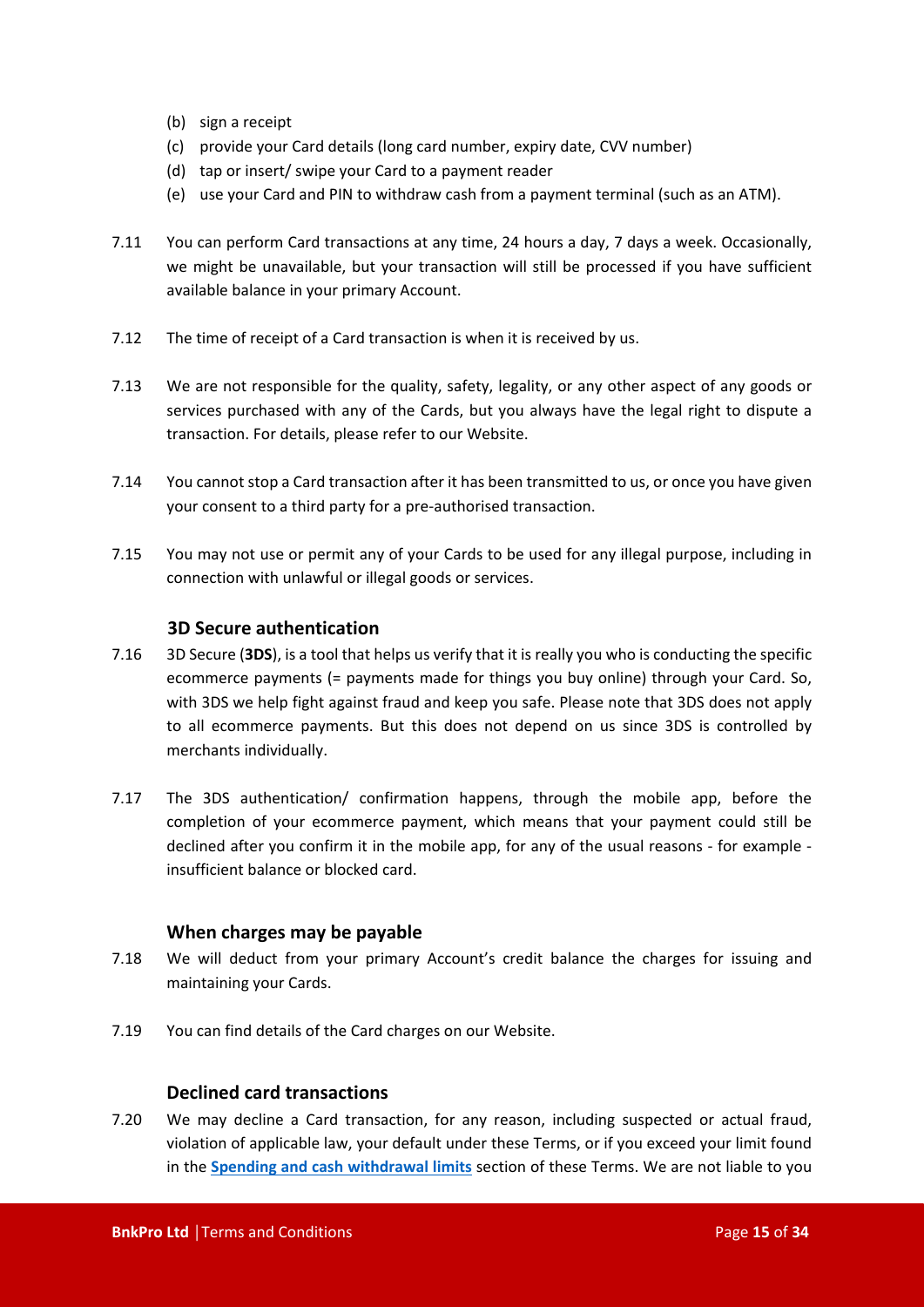or anyone else if a Card transaction is not authorised, even if the charge is within your limits or you are not in default. If we decline a Card transaction, we may advise you so.

7.21 We are not responsible if anyone refuses to accept your Card. We are also not responsible for the failure of a merchant to honour any of your Cards.

#### **Card refunds**

7.22 When you return an item purchased using one of your Cards, the merchant's refund will appear on your App as a credit from the merchant.

#### **Chargebacks**

- 7.23 A chargeback is similar to a refund because your money is returned to your Account. Still a chargeback differs from a refund because it happens only after you have successfully disputed a completed transaction with the merchant. You can do so if you were charged by mistake or if you were a victim of fraud (for example, you made an order online, but the goods never arrived).
- 7.24 Before you dispute a transaction, you should always try to resolve any issues directly with the merchant - a chargeback should be a measure of last resort.
- 7.25 The chargeback process will be governed by MasterCard.
- 7.26 To initiate a chargeback, please visit our Website for help.

#### **Card transactions in foreign currency**

- 7.27 When you use your Card for a transaction in a Foreign Currency outside the UK, the relevant money will be converted at the currency exchange rate applicable at the time provided there is available balance in your Accounts. If the currency exchange rate is unavailable, then the relevant Mastercard exchange rate will be used.
- 7.28 We may apply a markup on top of the interbank exchange rate we use, when converting a currency other than a Card Settlement Currency. Effectively, the 'mark-up' is our fee for converting the currency for you. More details are available on our Website.

#### **Spending and cash withdrawal limits**

- <span id="page-15-0"></span>7.29 You can make cash withdrawals at ATMs subject to your daily and monthly cash limits, which can be found on our Website and in the mobile app. When you make a cash withdrawal in a Foreign Currency, you will receive cash and you will be charged any applicable fees including exchange fees found on our Website.
- 7.30 Please be aware that some ATMs may also charge you their own fees for withdrawing cash.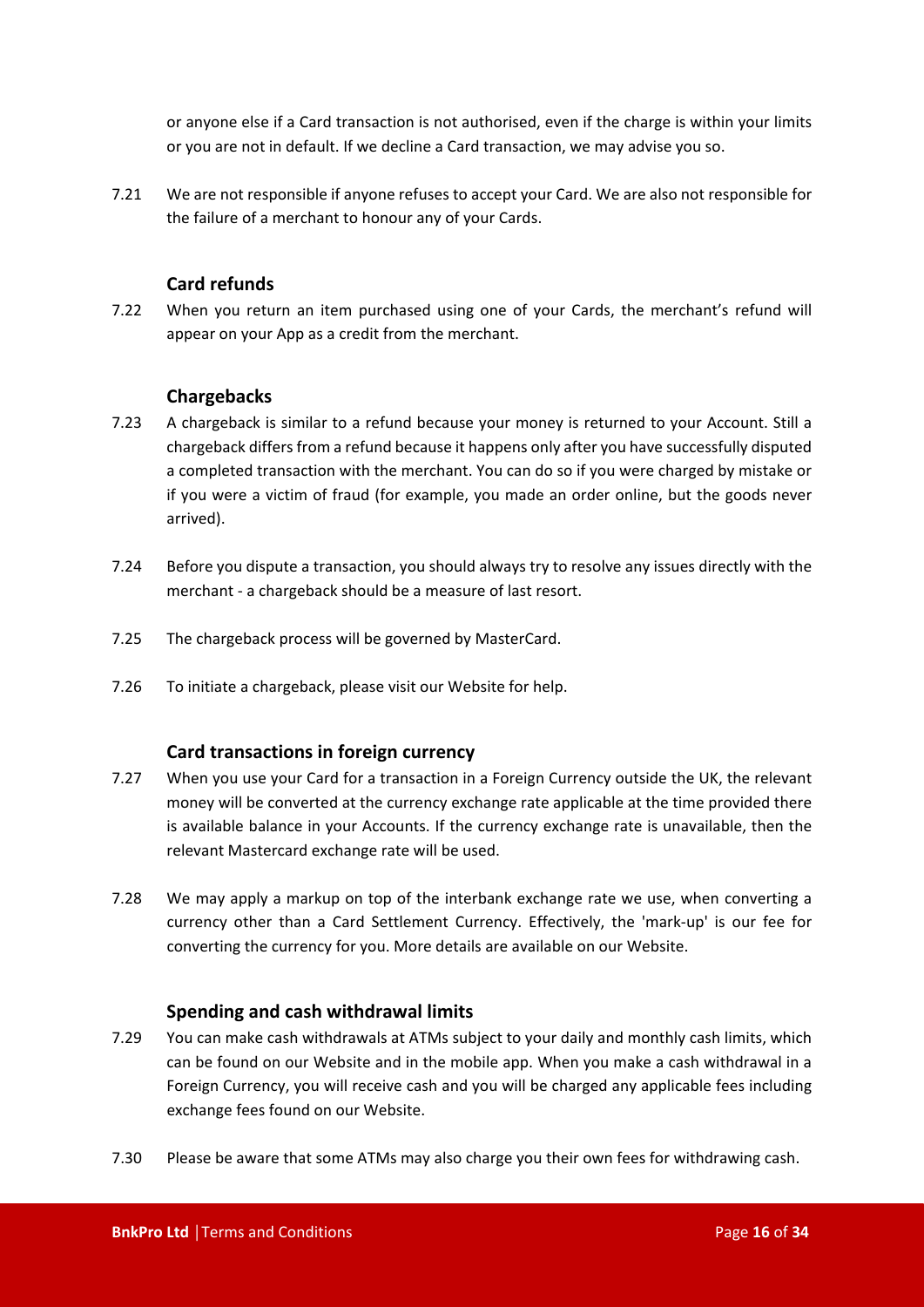#### **Negative balances**

- 7.31 An offline Card transaction (for example, a ticket purchase at the Transport for London TfL) might cause your primary Account to go negative. If that happens you agree to immediately top-up your primary Account to correct any negative balance, without the need to receive any prior notification from us.
- 7.32 If you fail to remedy any negative balance within 7 Business Days, we have the right to proceed with:
	- (a) exercising our right to set off as described in the **[Using money in one Account to pay off](#page-10-0)  [another \(known as set off\)](#page-10-0)** section
	- (b) applying the fees and charges as described on our Website
	- (c) proceeding directly or indirectly through a third party with debt collection, including pursuing a claim in court.

In the case of (d) above, we have the right to claim any reasonable expenses incurred resulting from the debt collection.

#### **Protecting your card information**

7.33 You are responsible for maintaining the security of any Cards, their Security Details, and any other authentication credentials used in connection with your Card. If you authorise or allow anyone else to use your Card (for example, by providing your physical Card or the passcode to your mobile device, allowing a third party to set up or add their biometric information, authorising them to use your Card), the person may be able to make transactions using your Card. You will be liable for all such transactions made on your Card by that person.

#### **Your liability for unauthorised card transactions**

- 7.34 Please get in touch with us immediately if you believe your Card has been lost or stolen, any Security Details have been compromised, or your App has been accessed without your permission. If you think your Card is lost or stolen - in addition to contacting us - you need to immediately freeze your Card using the App. You will not be liable for any unauthorised transactions made, after you inform us.
- 7.35 If you temporarily lost your Card and you have subsequently found it, you can 'unfreeze' the Card through the App.
- 7.36 For the replacement of a lost or stolen Card, we will charge you the amount set out on our Website.

#### **The card PIN**

7.37 Always protect the PIN of your Card and never disclose it to others. You can view the PIN of your Card in the App. If you believe that your Card PIN has been compromised, you should change it on any ATM that accepts MasterCard cards.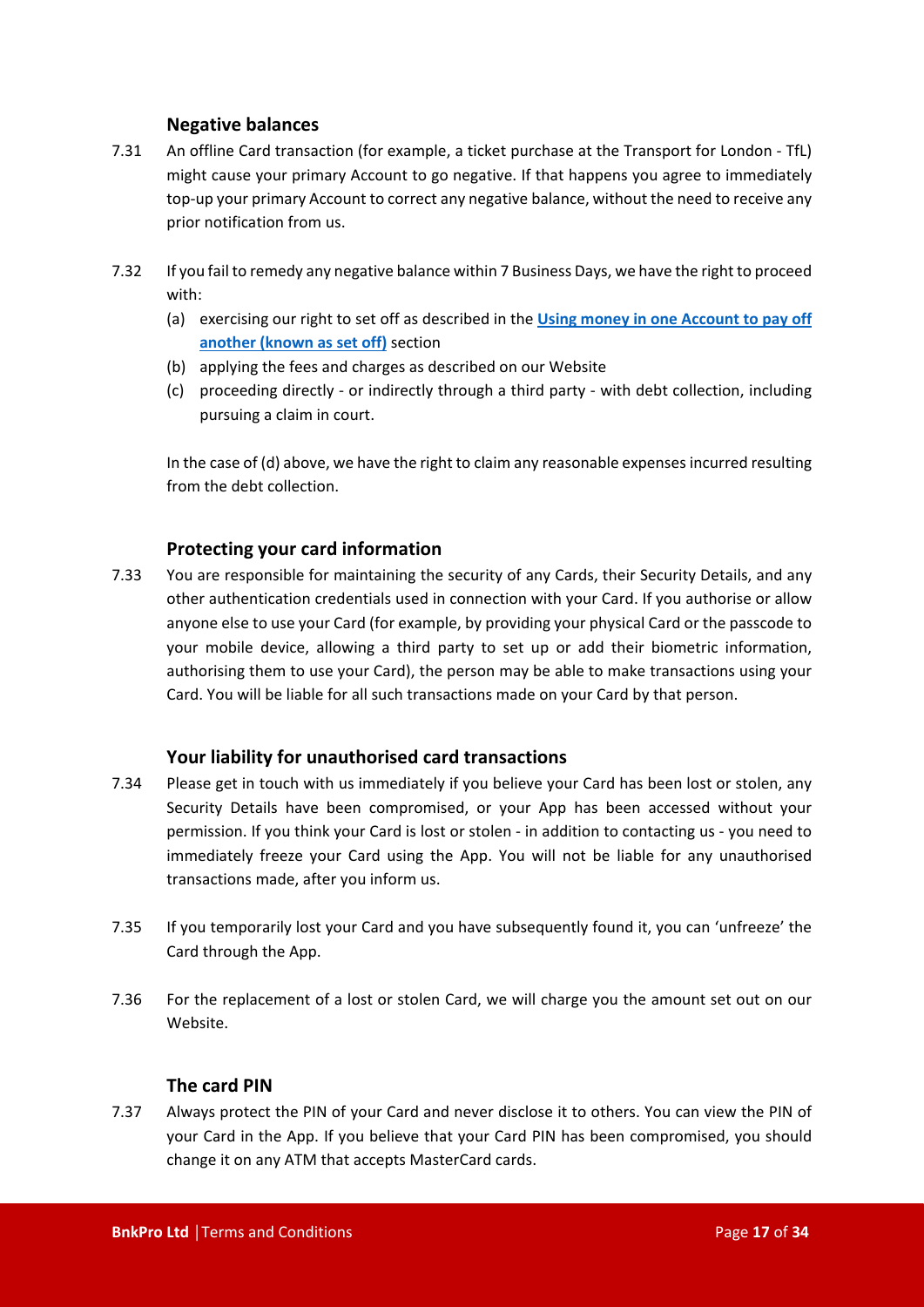#### **Expiry of your card**

- 7.38 Your Card's expiry date is printed on the Card. You must not use the Card after its expiry date.
- 7.39 Provided that the subscription fees are paid, we will automatically proceed to send you a new Card – this Card will bear the same number as your previous Card, but different CVV (Card Verification Value) number and expiry date. Also, the new Card will have a preselected random PIN different to your previous PIN, which you can view in the App and - for security purposes - you will need to change once you receive your new Card on any ATM that accepts MasterCard cards.

#### **Contactless transactions and related payment limits**

- 7.40 Your physical Cards are contactless this means that you can tap your Card at a payment terminal and pay without entering your PIN.
- 7.41 Because no authorisation by PIN is required for contactless transactions, there are some limits on their value and frequency - this is to protect both you and the vendor. These limits are country and bank specific.
- 7.42 You can use your physical Card for contactless transactions for up to (i) five consecutive times or (ii) a total amount of GBP130 irrespective of the number of transactions. If these limits are reached, you will be required to enter your PIN to the payment terminal. There is also a maximum amount for a single transaction, depending on the country in which you are using your Card to spend. In the UK, for example, any contactless transaction above GBP45 will require a chip and PIN.
- 7.43 In certain countries, if the limits described above are reached, you will be prompted to use your PIN. However, in certain other countries (such as the UK) you will not be alerted to enter your PIN and instead your transaction will be declined -you will have to repeat the payment using your PIN.
- 7.44 Each time you enter your PIN to the payment terminal, your transaction and amount limits are reset.

#### **Card related complaints**

7.45 If you have a Card related complaint, please refer to the **[How to make a complaint](#page-22-0)** section of these Terms.

| 7.46 | <b>By you</b>                              | By us                                        |
|------|--------------------------------------------|----------------------------------------------|
|      | You can, at any time, terminate your Cards | We may suspend or terminate your Cards, or   |
|      | by contacting us or through the App.       | suspend or cancel any feature on your Cards, |
|      |                                            |                                              |

#### **Suspending or terminating your cards**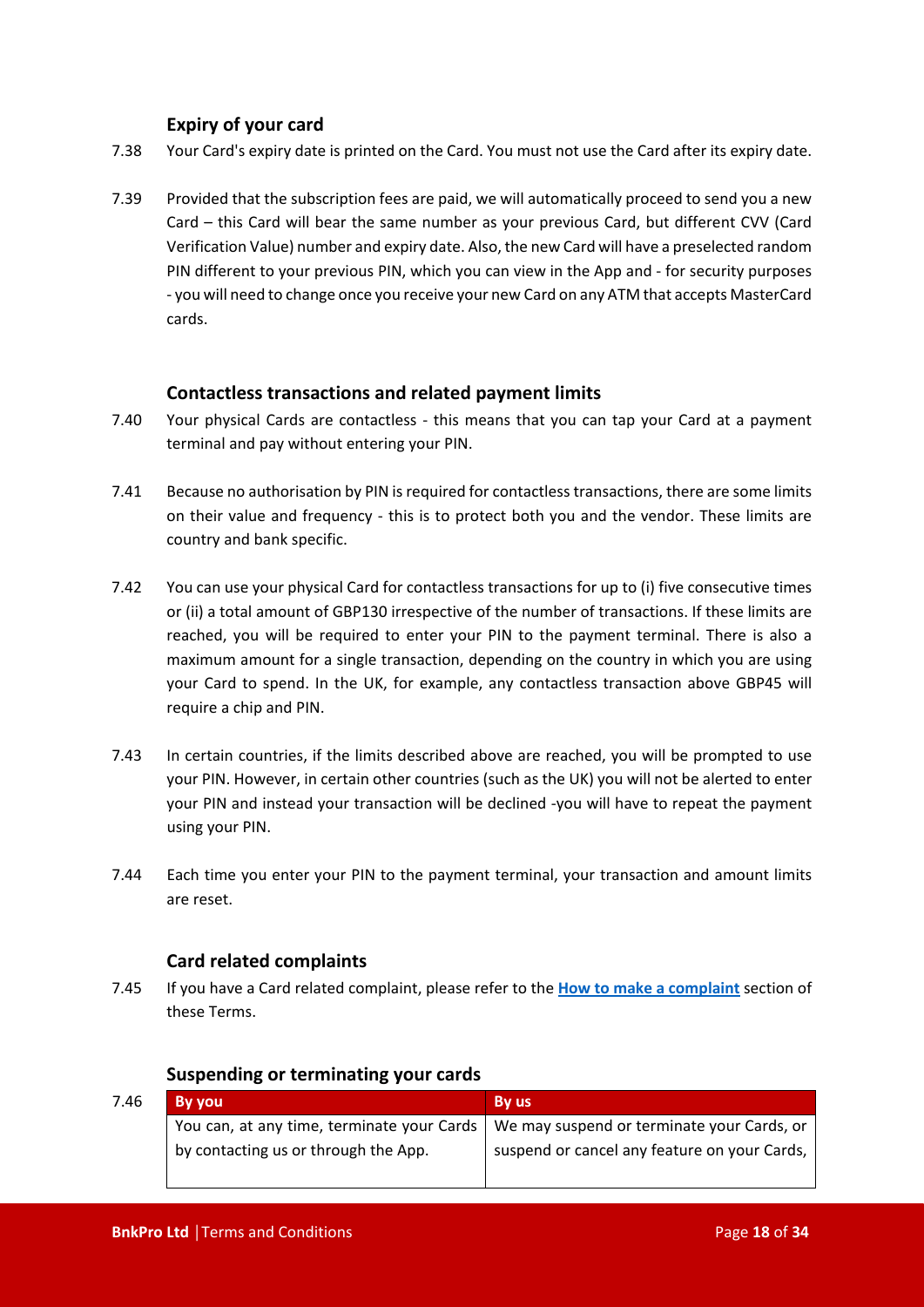| at any time and for any reason permitted |
|------------------------------------------|
| under the law.                           |

7.47 If possible, we will inform you before suspending or closing your Cards. If we cannot do so in advance, we will inform you immediately afterwards. The requirement to inform you does not apply where it would compromise security measures, or it would be unlawful to do so.

#### **Effect of terminating your cards**

- 7.48 When your Cards are terminated, you must:
	- (a) return or recycle your physical Cards, and
	- (b) stop using your Cards both physical and virtual to make payments to others.
- 7.49 Any Card transactions, pending on termination, will be completed.
- 7.50 You must pay in full any amounts posted after the Card termination.

## <span id="page-18-0"></span>**8. How to keep your payment devices and security details secure**

- 8.1 You need to ensure that you do everything possible to stop your Payment Devices from being misused. You can do this by keeping your mobile device, Payment Devices and Security Details safe and confidential. For example, you should not:
	- (a) let others use your Payment Devices
	- (b) leave your mobile device unattended while you are logged into the App
	- (c) do not choose Security Details that can be easily guessed
	- (d) share or let anyone know your Security Details
	- (e) delete any biometric access from a mobile device that could be used by someone else to access your Accounts
	- (f) before passing on your mobile device to another person (for example, if you sell your mobile or send it to be repaired) delete any Card details from your e-wallet.

Also, you should sign your Card as soon as you receive it.

You can find several other tips on our Website as to how you can protect your Accounts and personal data.

- 8.2 If you suspect that someone else knows your Security Details, please change them immediately and contact us to inform us accordingly.
- 8.3 If you willingly shared your Payment Devices or Security Details with someone else, we will not be responsible for any loss you might suffer as a result. For example, if they take money from your Accounts, we will not refund you the money you lost prior to you contacting us to let us know.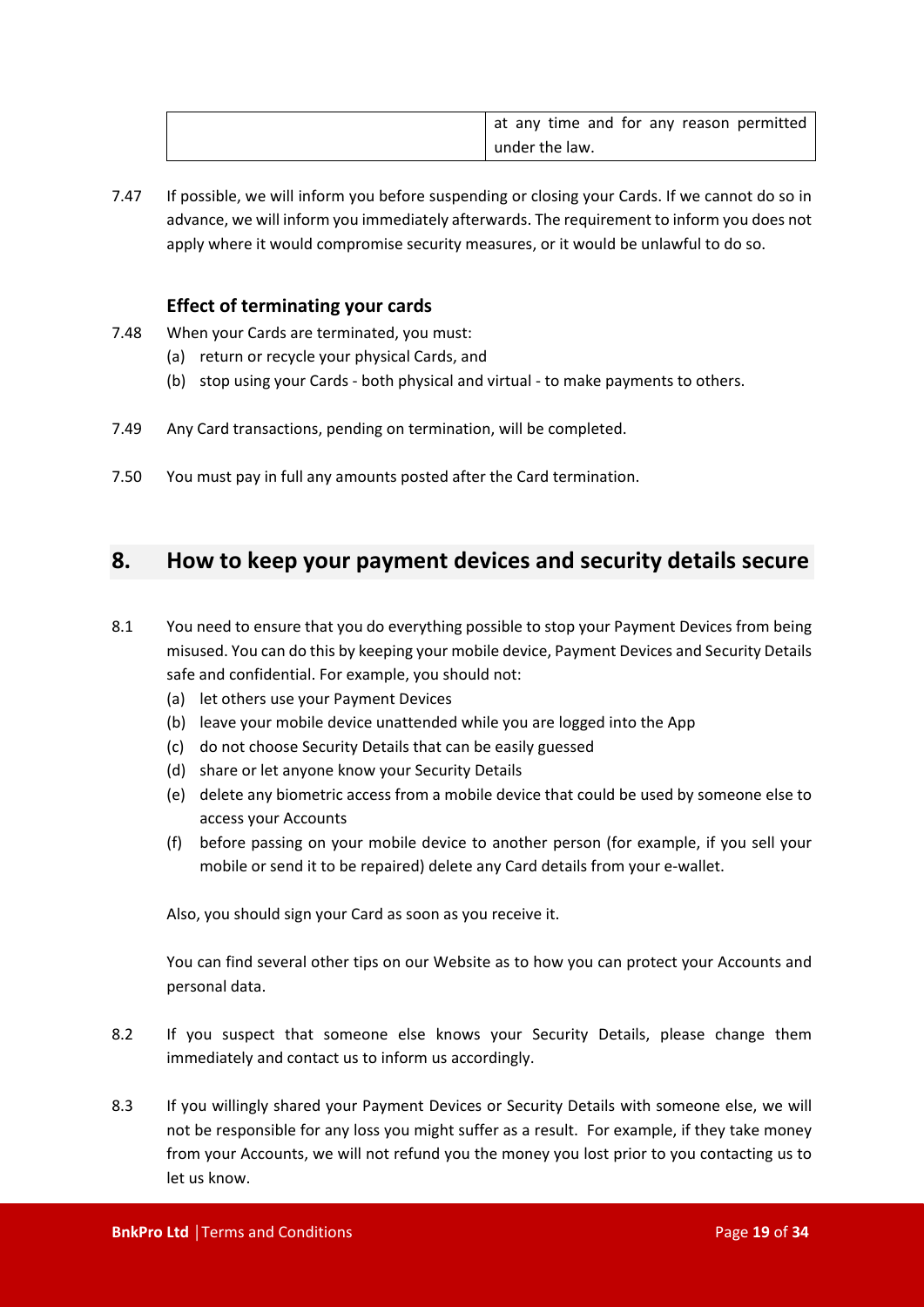## <span id="page-19-0"></span>**9. When we might block access to your payment devices**

- 9.1 The safety and security of your personal data is important to us. We will do everything we reasonably can to stop any unauthorised access to your Payment Devices. It is important that you do the same.
- 9.2 For your protection and the protection of your money with us we will restrict or block, if needed, your access to your Payment Devices. If you suspect that another person - without your authority - accessed or used your Payment Devices, please contact us immediately.
- 9.3 If we have any security concerns, we might block your access to your Accounts and Cards. We might also do this if we are concerned about unauthorised or fraudulent use of your Accounts and/ or Cards (for example, if we think someone is using your Accounts without your permission).
- 9.4 Before blocking your Payment Devices, we will try to contact you unless we are unable to do so because of legal or security reasons. We will reinstate your access as soon as the issues for blocking your Payment Devices are resolved.

## <span id="page-19-1"></span>**10. When we might do changes to these terms**

#### **When we will tell you in advance**

- 10.1 From time to time, we might do changes to these Terms relating to, for example
	- (a) our products or services
	- (b) laws or regulations.

#### **What you can do when we tell you about a change**

- 10.2 If you do not tell us that you want to close your Accounts and/ or terminate your Cards before the change takes, we will assume you have accepted it. Any changes to these Terms become effective at the end of the notice period, as indicated in the relevant communication.
- 10.3 If you do not accept the change and you inform us about it, you can close your Accounts and/ or terminate your Cards without any penalty.

## <span id="page-19-2"></span>**11. Keeping your money safe**

11.1 We will treat your money according to the Financial Conduct Authority (**FCA**) 'Client Money' rules. This means that your money will be kept separate from our own. When we receive your money, we will place it into a dedicated client bank account held at a regulated credit institution. This is known as 'safeguarding' and protects your money in the unlikely event that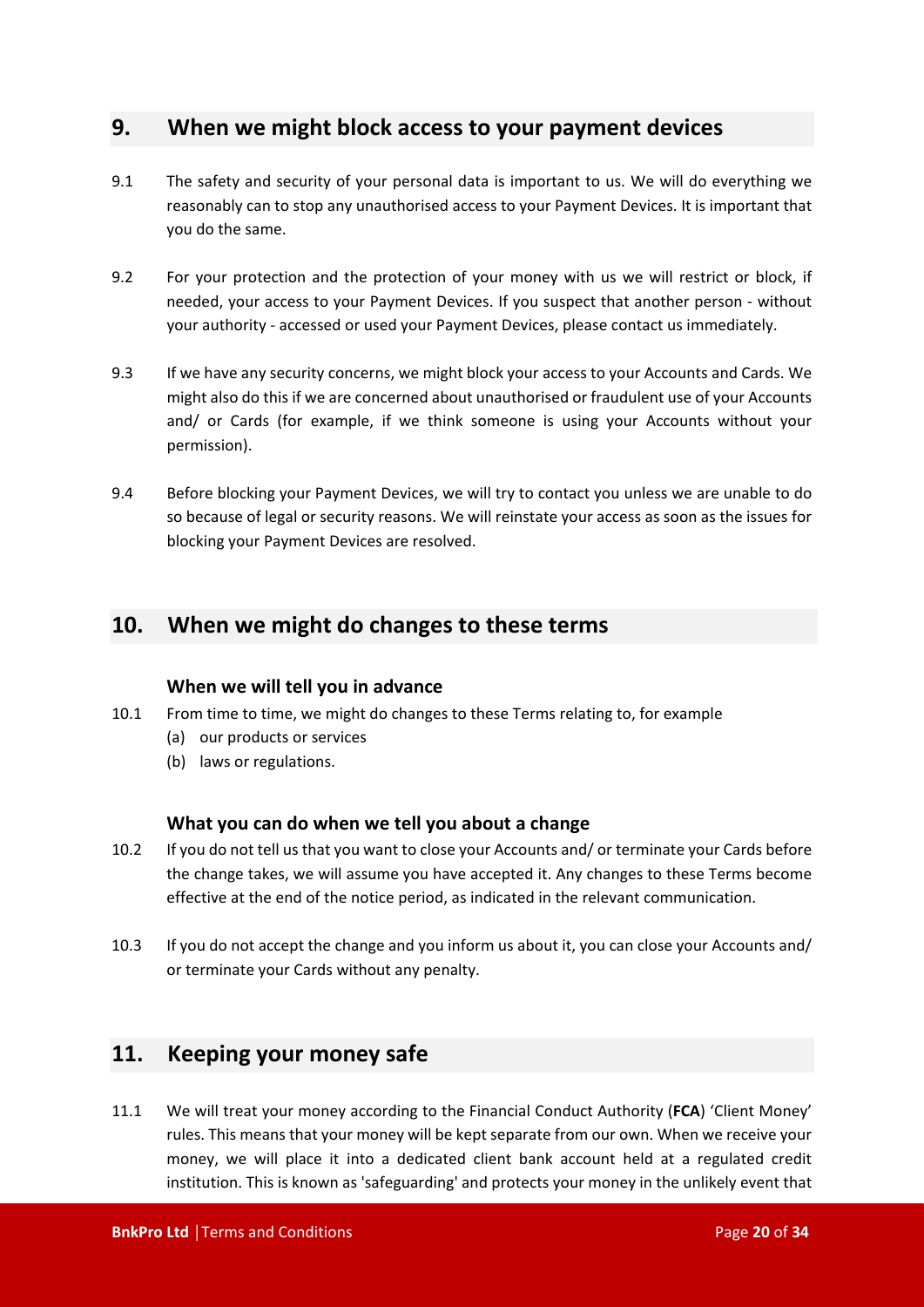we become insolvent. In the unlikely event that the credit institution becomes insolvent, your money may be at risk.

- 11.2 Your money will be pooled with money belonging to other customers of ours in a segregated account. Therefore, no single customer will have a claim against a specific sum in a specific segregated account in the event of insolvency.
- 11.3 The money you hold with us is e-money and is therefore not protected under the FSCS. You can learn more about this by visiting the FSCS website at fscs.org.uk.

## <span id="page-20-0"></span>**12. How the securities trading and investing works**

The trading and investment services in securities are provided to you by FxPro UK Limited - an affiliate entity of BnkPro Ltd - and member of FxPro® Group.

- 12.1 You agree to maintain only one account with us for securities trading and investing. You can choose this account's currency - the available currencies are GBP, EUR or USD. You can fund your trading and investment in securities from any Account that has available balance. Any money you transfer to your trading and investment account will be held in segregated accounts and will be safeguarded by FxPro UK Limited in line with the FCA 'Client Money' rules. Any withdrawals from your trading and investment account will be credited in an Account designated by you. FxPro UK Limited is a member of the FSCS, which protects individuals and small companies that have invested money or financial instruments through a regulated investment company. The FSCS may compensate each person for up to GBP85.000 if the investment company cannot meet its obligations after it has been declared bankrupt.
- 12.2 We will be receiving orders from you through the App and/ or the relevant web platform. We will be transmitting the orders to third party broker(s) for execution. FxPro UK Limited - in addition to being responsible for holding your money - will be clearing the relevant transactions in securities and will be doing the custody of the securities also.
- 12.3 FxPro UK Limited does not provide investment advice and/ or discretionary management services. You determine your investment strategy and choices, and you are responsible for the orders submitted, the composition of your portfolio and any related risks. If in doubt, you should seek independent advice in relation to any securities transaction you propose to enter.
- 12.4 The securities available through the App and the web platform may not be suitable for everyone. An explanation of the main risks associated with this service is set out in the Risk Disclosure Notice, available on our Website, and you should ensure that you fully understand such risks before trading and investing in securities.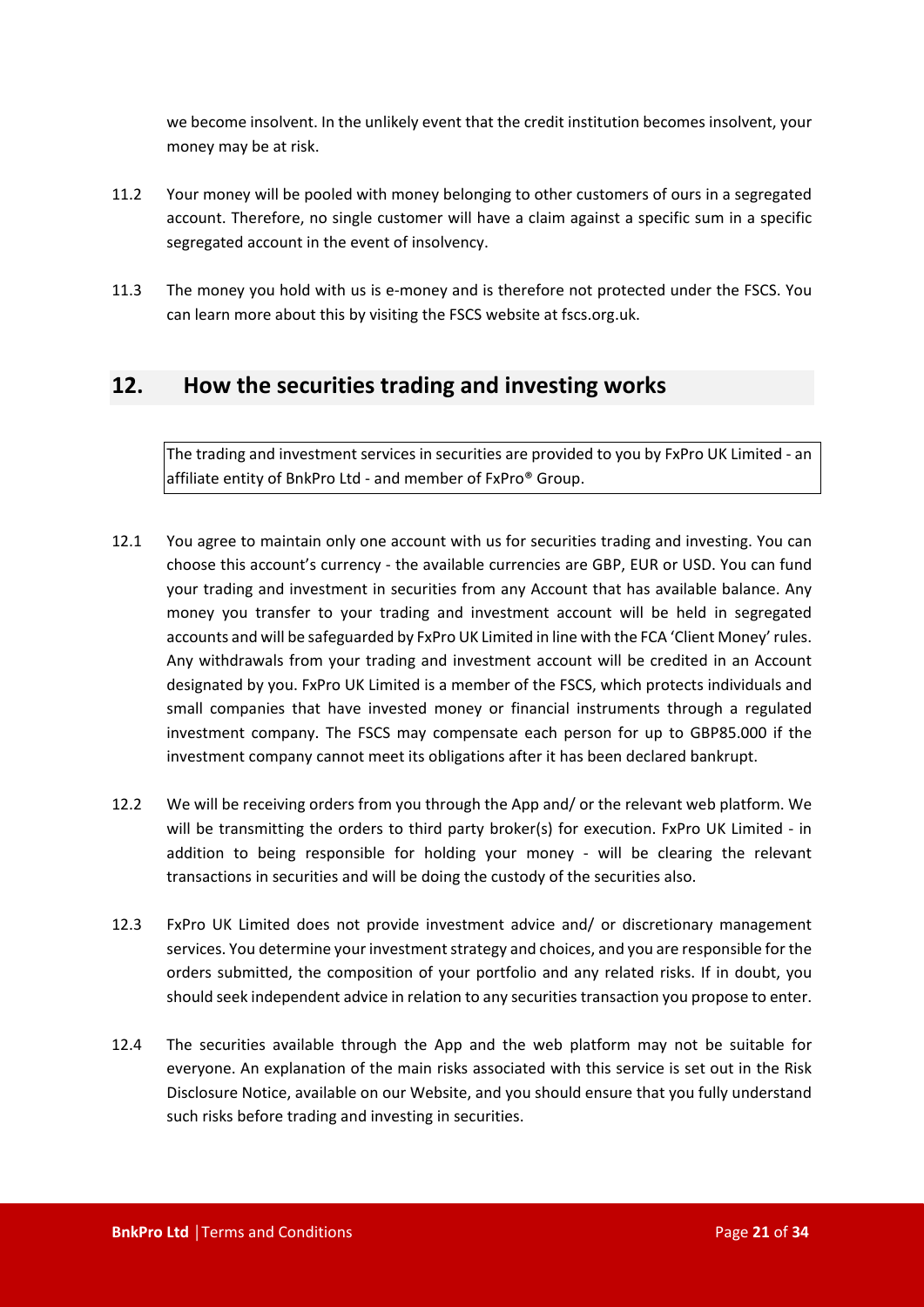12.5 For details about the securities trading and investing, please refer to the FxPro UK Limited 'Terms and Conditions' available on our Website.

## <span id="page-21-0"></span>**13. Who is responsible if one of us does something wrong (known as liability)**

- 13.1 We will always try to act in line with these Terms. We will refund you if you lose money because of something we have done wrong or failed to do. We will only refund you the obvious loss you have suffered.
- 13.2 We are not responsible, and we will not refund you for loss that was not directly caused by us. For example, if you incurred losses because of:
	- (a) any changes we do that affect the App, your Accounts/ Cards and resulted from legal or regulatory obligations
	- (b) an unusual and/ or unforeseeable event outside our control (for example, industrial action or the failure of mechanical or electronic systems such as hardware or software failure)
	- (c) any planned or essential maintenance to our systems.
- 13.3 You shall compensate us on demand for all liabilities, costs, expenses, damages (including reputational) and losses (including any direct, indirect, or consequential losses), and all interest, penalties and professional costs and expenses incurred by us because of:
	- (a) your breach or default when fulfilling your obligations under these terms
	- (b) the provision of any false or misleading information/ documentation to us.
- 13.4 You can only register once. If we identify in our systems multiple active registrations for you, we will merge and /or terminate the additional registrations.

## <span id="page-21-1"></span>**14. How we or you can end these Terms**

14.1 These Terms will be effective until you or us, decide to end them. By ending these Terms your access to the App will cease and your Accounts will close, and Cards will terminate.

#### **When we can end these terms**

- <span id="page-21-2"></span>14.2 There might be times when we must end these Terms **immediately without giving you advance notice** if:
	- (a) you were not eligible to enter into these Terms at the time you did
	- (b) your circumstances changed and you can no longer be bound by these Terms
	- (c) you have seriously and/ or continuously breached any part of these Terms
	- (d) you failed to provide us with the requested information/ documentation
	- (e) you provided us with inaccurate or false information/ documentation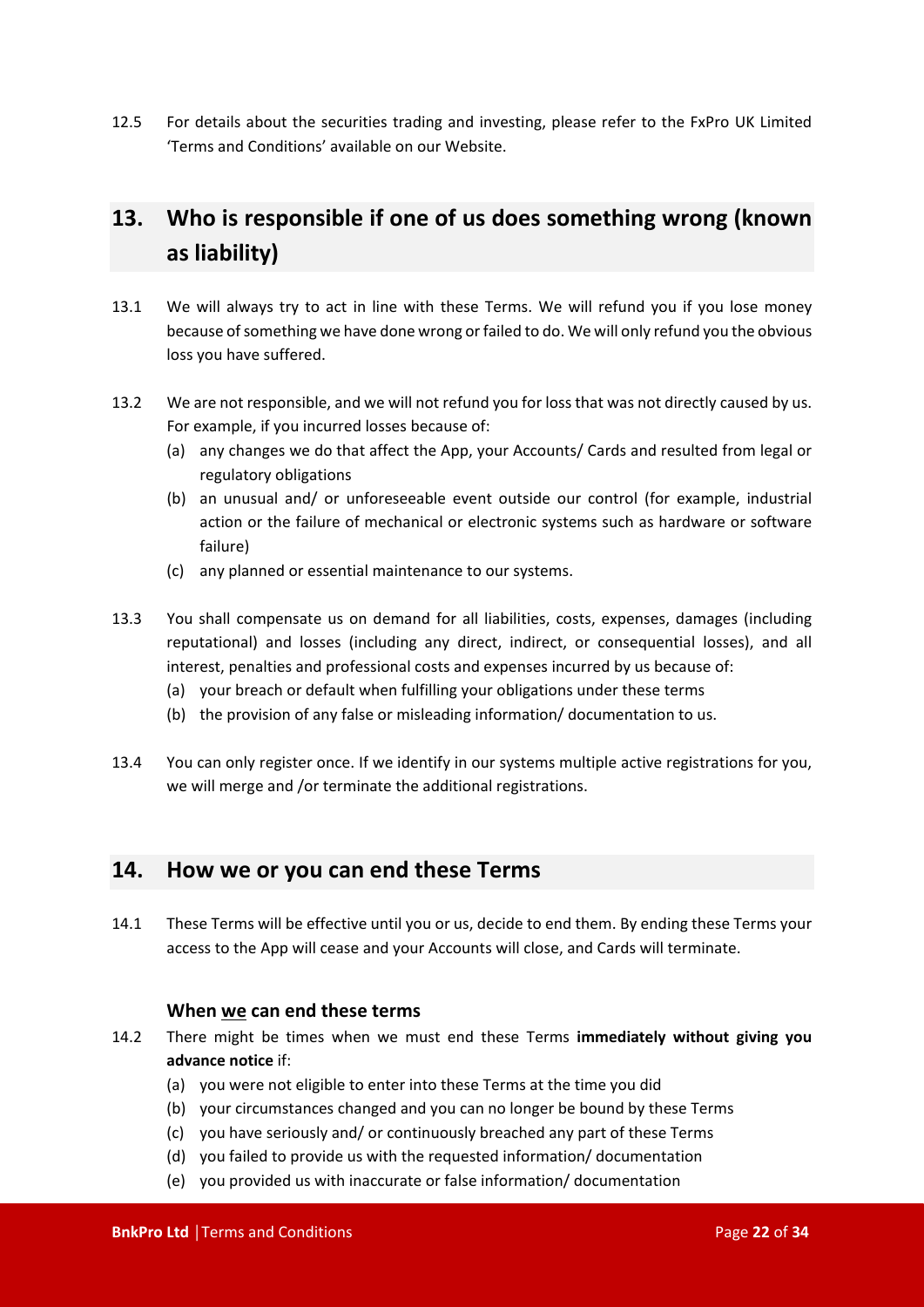- (f) you behaved inappropriately to us/ our employees
- (g) you have been using our services in relation to a Non-Permitted Activity or Industry
- (h) you have been using our services for illegal or fraudulent purposes
- (i) you have been using our services for a purpose not covered by these Terms
- (j) you have done something that might expose us to criticism, action or censure from any government, regulator or law enforcement agency.

We may also do this for legal or regulatory reasons.

14.3 If it is reasonable, we might end these Terms for any other reason **by giving you 2 months' notice**. For example, if your Accounts/ Cards become dormant (i.e., there is no activity for 6 months or more), but we will inform you in advance about it.

#### **When you can end these terms**

- 14.4 During a period of **14 days from the day these Terms become effective**, you can choose to end them free of charge, by contacting us.
- 14.5 You can also end these Terms at any time thereafter, by contacting us.
- 14.6 If you decide to end these Terms whilst we or any other third party conduct an investigation, we may block your App/ Accounts/ Cards instead until the investigation is completed.

#### **What happens when these terms end**

- 14.7 Before these Terms, we will send you your money to a designated account minus:
	- (a) any Card payments that have not been charged yet
		- (b) any charges which have not been applied.
- 14.8 After closing your Accounts, if we cannot transfer to a designated account any available credit balance in your Accounts and such balance remains unclaimed for 6 years after these Terms are terminated - despite us making reasonable attempts to reach you - our obligation to transfer back to you the available balance in your Accounts ceases to apply.
- 14.9 The termination of these Terms shall be without prejudice to any other rights or remedies we or you may have under any applicable law.

## <span id="page-22-0"></span>**15. How to make a complaint**

- 15.1 If our service is not what you expected or we made a mistake, please contact us. We will investigate what happened and we will try to put things right as quickly as possible.
- 15.2 We will acknowledge your complaint within 3 Business Days, and we will send you a response in writing when our investigation is completed.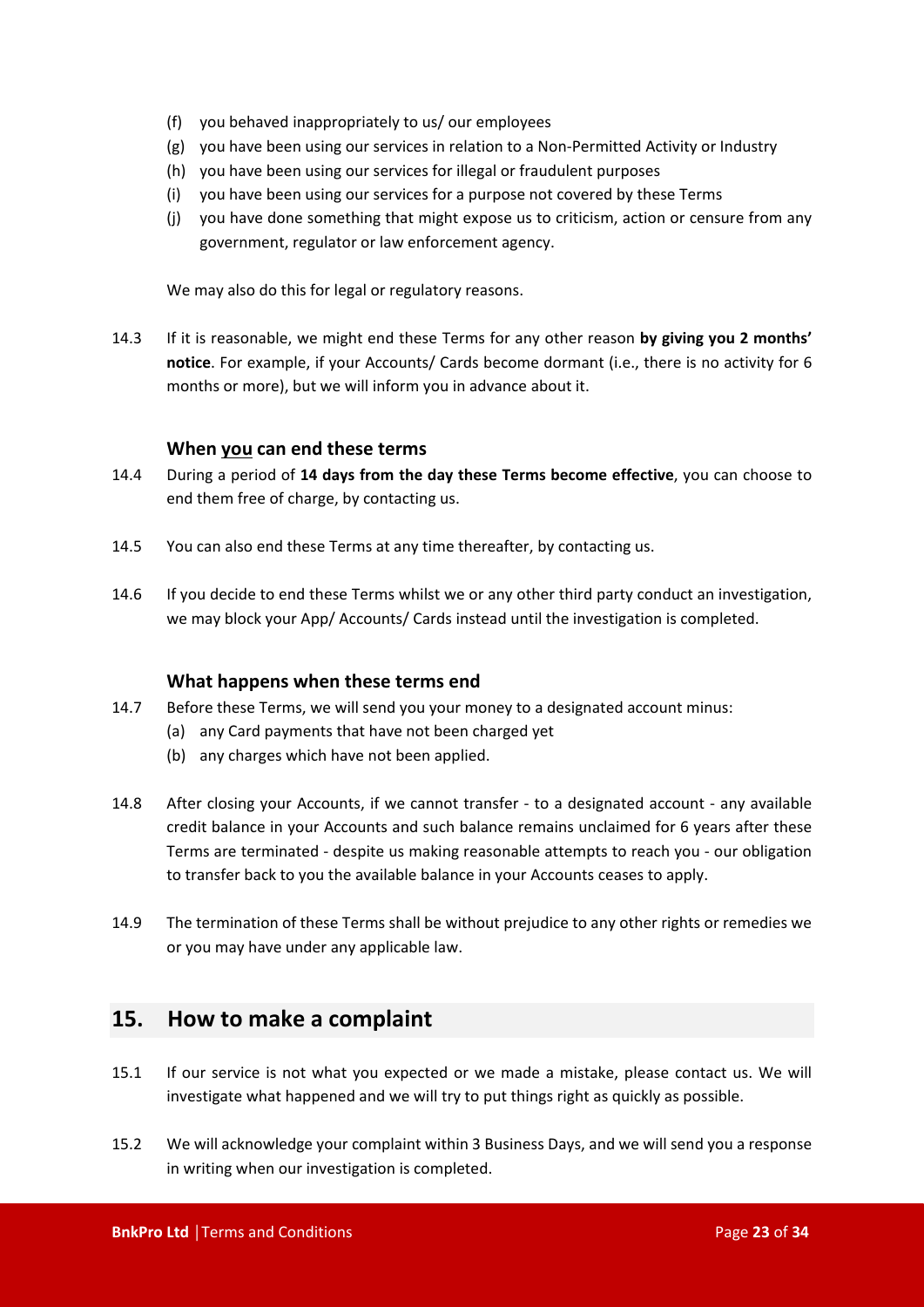- 15.3 You can find more details about our Complaints Handling Procedure that is available on our Website.
- 15.4 If you are unhappy with how we have dealt with your complaint, you can refer it to the Financial Ombudsman Service (**FOS**) by following certain steps outlined in their website. The FOS is an independent organisation that helps to resolve complaints.

| Website      | https://www.financial-ombudsman.org.uk/ |
|--------------|-----------------------------------------|
| <b>Phone</b> | 0800 023 4567                           |

- 15.5 You may also be able to use the European Commission's online dispute resolution platform. You can get more information and access this at <https://ec.europa.eu/consumers/odr/>.
- 15.6 If you believe we have not met all legal requirements under the applicable regulations, you can complain to the FCA. These regulations state for example when we need to respond to your complaint by.

| <b>Website</b> | https://www.fca.org.uk/consumers/how- |
|----------------|---------------------------------------|
|                | complain                              |
| <b>Phones</b>  | 0800 111 6768 (freephone)             |
|                | 0300 500 8082 (from the UK)           |
|                | +44 207 066 1000 (from abroad)        |

## <span id="page-23-0"></span>**16. The laws that apply**

16.1 These Terms are subject to the laws of England and Wales. Any claims relating to the dealings between us, and you can be heard in the courts of England and Wales.

## <span id="page-23-1"></span>**17. General**

#### **Transfer of rights and obligations**

17.1 We may transfer our rights and obligations under these Terms to another company if we inform you about it and your rights are not affected. You cannot transfer to anyone else any of the rights or obligations you have as part of these Terms.

#### **Service providers**

17.2 We may use service providers in connection with providing your Accounts or services related to your Accounts. In doing so, we may permit one or more of our service providers to rely on any right that you have granted to us.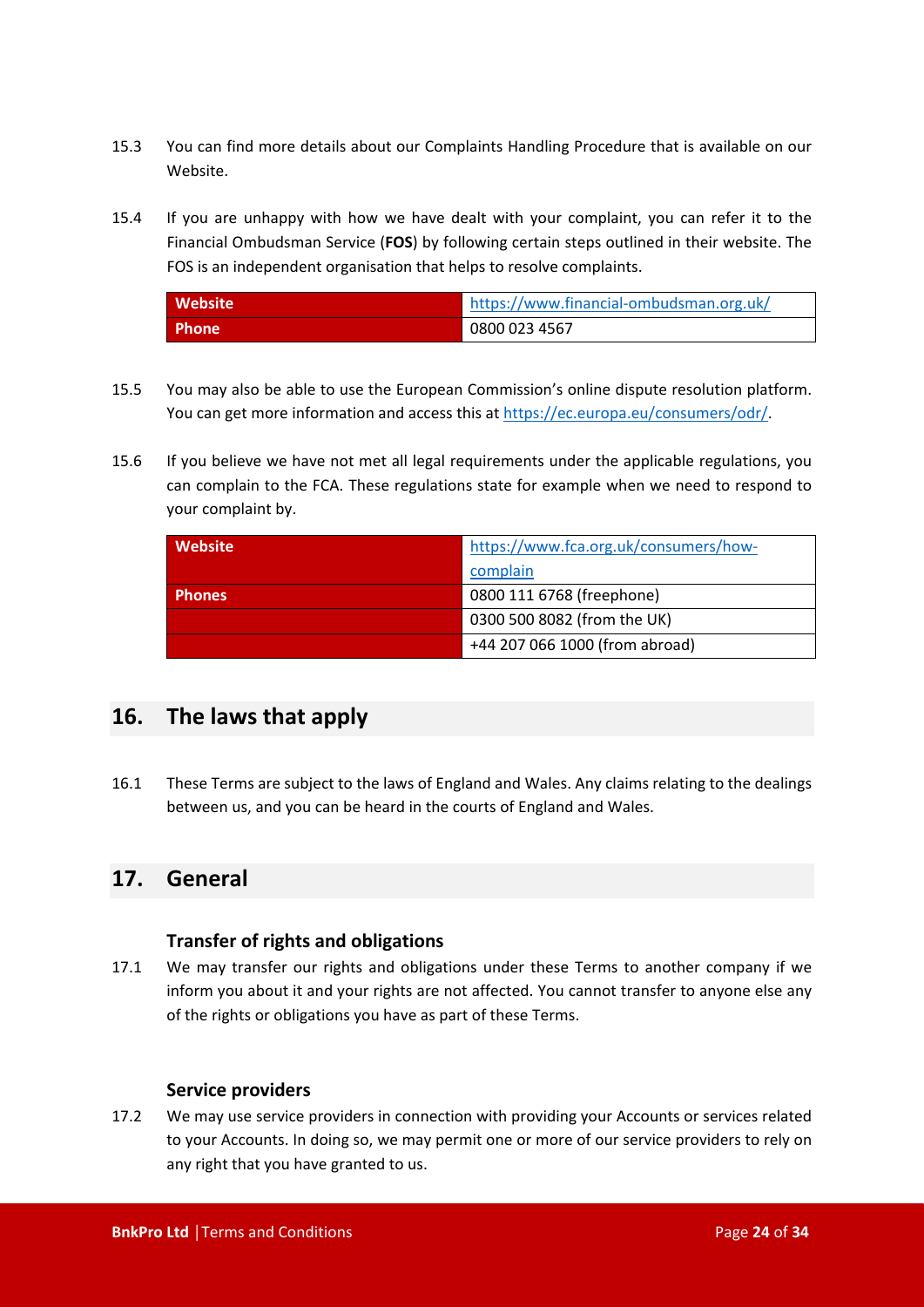#### **Our intellectual property**

17.3 All content included in or made available through the App, Accounts, Cards, Website including but not limited to all patents, rights to inventions, copyright and related rights, trade marks, service marks, software code, icons, logos, characters, layouts, trade secrets, buttons, colour scheme, graphics, business/ trade names and domain names, rights in get-up, goodwill and the right to sue for passing off, rights in designs, database rights, rights to use, and protect the confidentiality of, confidential information (including know-how), and all other intellectual property rights, in each case whether registered or unregistered and including all applications and rights to apply for and be granted, renewals or extensions of, and rights to claim priority from, such rights and all similar or equivalent rights or forms of protection, which subsist or will subsist now or in the future in any part of the world is our property or the property of an FxPro® Group entity and is protected by local and international intellectual property laws and treaties.

#### **Severability**

17.4 If any of the Terms are considered to be invalid, unlawful or unenforceable by a court, such terms will to that extent be severed from the remaining Terms, which will continue to be valid to the fullest extern permitted by law.

#### **Entire agreement**

17.5 These Terms constitute the entire agreement between us and you and supersede, extinguish all previous agreements, promises, assurances, warranties, representations and understandings between us and you whether written or oral.

#### **Our delay or inaction**

17.6 If we fail or delay to exercise any right or remedy provided under these Terms or by law it does not mean that we waive that right, or any other right or remedy, nor we will be prevented or restricted from further exercising that right, or any other right or remedy. Also, no single or partial exercise of such right or remedy shall prevent or restrict us from further exercising that right, or any other right or remedy.

## <span id="page-24-0"></span>**18. Information about us**

18.1 Your Accounts and Cards are provided to you by BnkPro Ltd member of FxPro® Group. BnkPro Ltd is registered in England and Wales (Company number 06766829) and is authorised by the Financial Conduct Authority under the Electronic Money Regulations 2011 (Reference number 900870).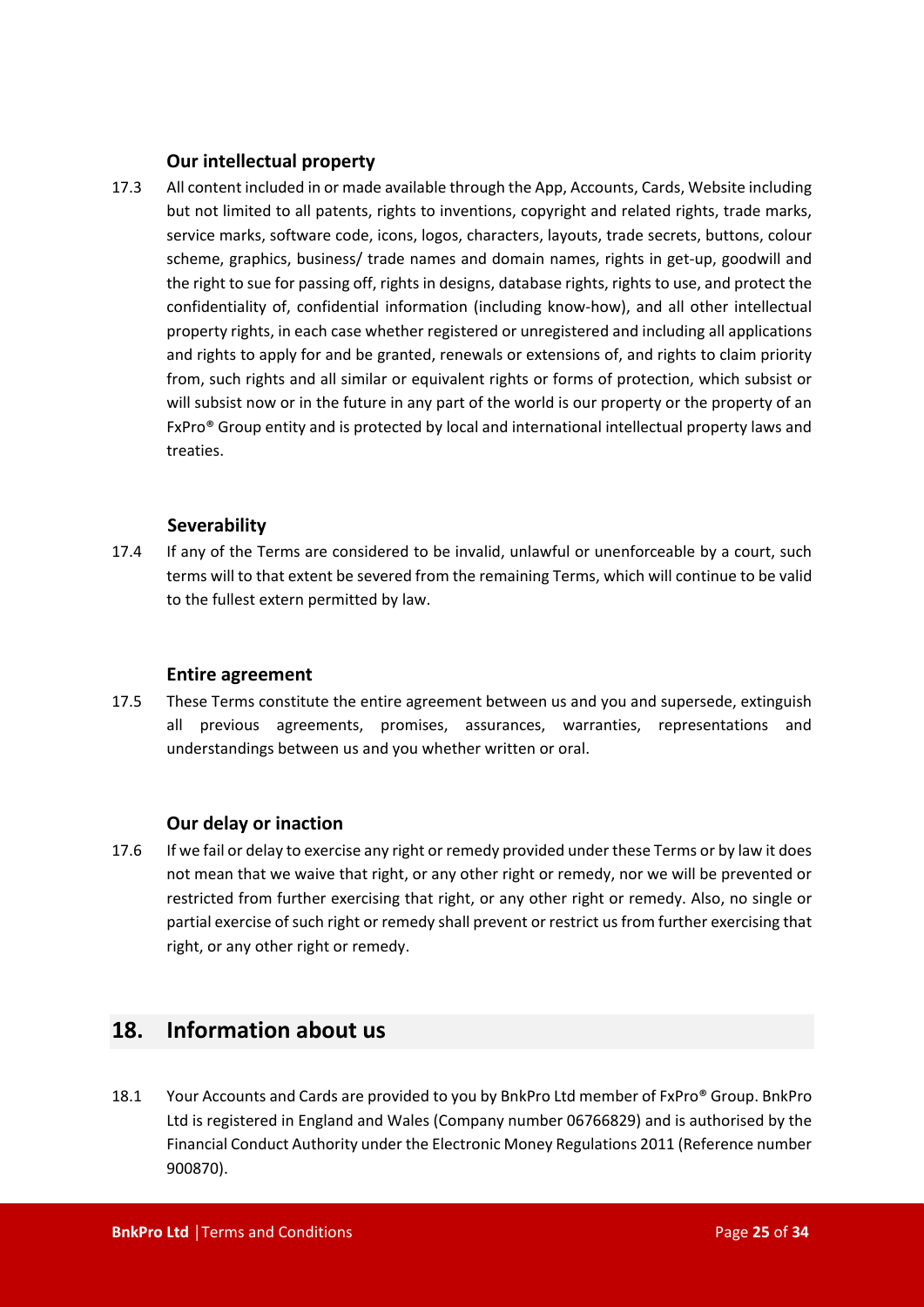- 18.2 The trading and investment services in securities are provided to you by FxPro UK Limited member of FxPro® Group. FxPro UK Limited is registered in England and Wales (Company number 06925128) and is authorised and regulated by the Financial Conduct Authority (Reference number 509956).
- 18.3 The registered offices of BnkPro Ltd and FxPro UK Limited are at 13-14 Basinghall str., London, EC2V 5BQ, UK.

#### 18.4 You can contact us online or by phone.

| <b>Website</b> | bnkpro.com           |
|----------------|----------------------|
| <b>E-mail</b>  | support@bnkpro.co.uk |
| <b>Phone</b>   | +44 (0) 203 0231 777 |

## <span id="page-25-0"></span>**19. Getting in touch**

#### **How we will contact you**

19.1 If we need to reach you, we will e-mail you to the e-mail address you registered with us. We may also call you on your mobile or send you text messages to the most recent number you have given us. We may send you notifications through our App too. We will communicate with you in English. If we do contact you, we will never ask you to give us, or any other person working for us, your full Security Details.

It is important to inform us when any of your contact details change. If you do not, we may not be able to contact you to tell you about changes affecting your Accounts.

#### **How you can contact us**

19.2 If you have any questions about these Terms or need to get in touch with us, please contact us:

| <b>Website</b> | bnkpro.com           |
|----------------|----------------------|
| - E-mail       | support@bnkpro.co.uk |
| <b>Phone</b>   | +44 (0) 203 0231 777 |

- 19.3 You can find our current opening hours on our Website. Any communication you sent outside business hours will be read on the next Business Day.
- 19.4 You may provide information/ documentation to us:
	- through the App,
	- by email through your registered e-mail address, or
	- by phone (where applicable).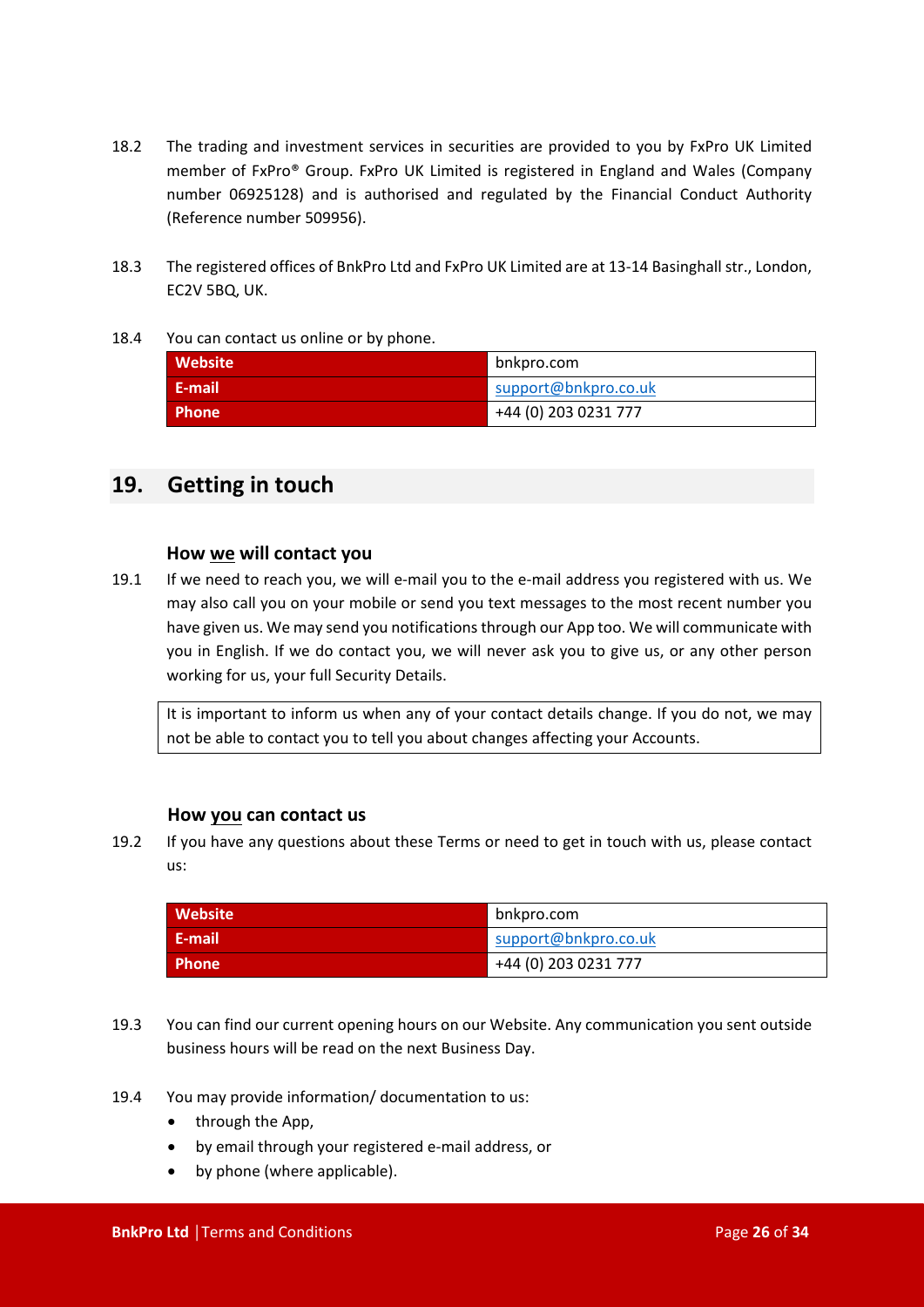We may - from time to time - restrict the provision of certain information to only one of the methods mentioned above.

- 19.5 Any communication sent by us to you is intended to be received by you only. You are responsible for keeping any information we send you as private and confidential.
- 19.6 We record and archive telephone discussions among you and us for training and other purposes. Such recordings, which are kept for a specific period - but no longer than required or permitted by law - may be used as evidence in any judicial, arbitral, or regulatory proceedings. You consent to such recordings. You are not entitled to cite in your favour any technical defect in the telephone recording system, or the fact that a discussion was not recorded.
- 19.7 In addition to telephone discussions, we may also be monitoring and recording e-mails between you and us. Both telephone discussions and e-mails may be subject to storage by us and third parties we cooperate with - in line with our **Privacy Policy**.
- 19.8 Please be aware that transmitting information using electronic communication such as e-mail cannot be regarded as secure because information can be intercepted, amended, corrupted, lost, destroyed, contain viruses, arrive late or incomplete. We will not be responsible for any errors, omissions or damages resulting from the use of such electronic communication except where we fail to exercise reasonable care, prudence, and diligence.

#### **How we will ensure it is you**

- 19.9 When calling you about your Accounts, we will ask you some security questions this is to ensure that indeed we talk to you. We will never ask you to reveal to us your passwords or PINs.
- 19.10 We will consider as genuine any request coming from the App or Card, which you can only use after entering any of your Security Details.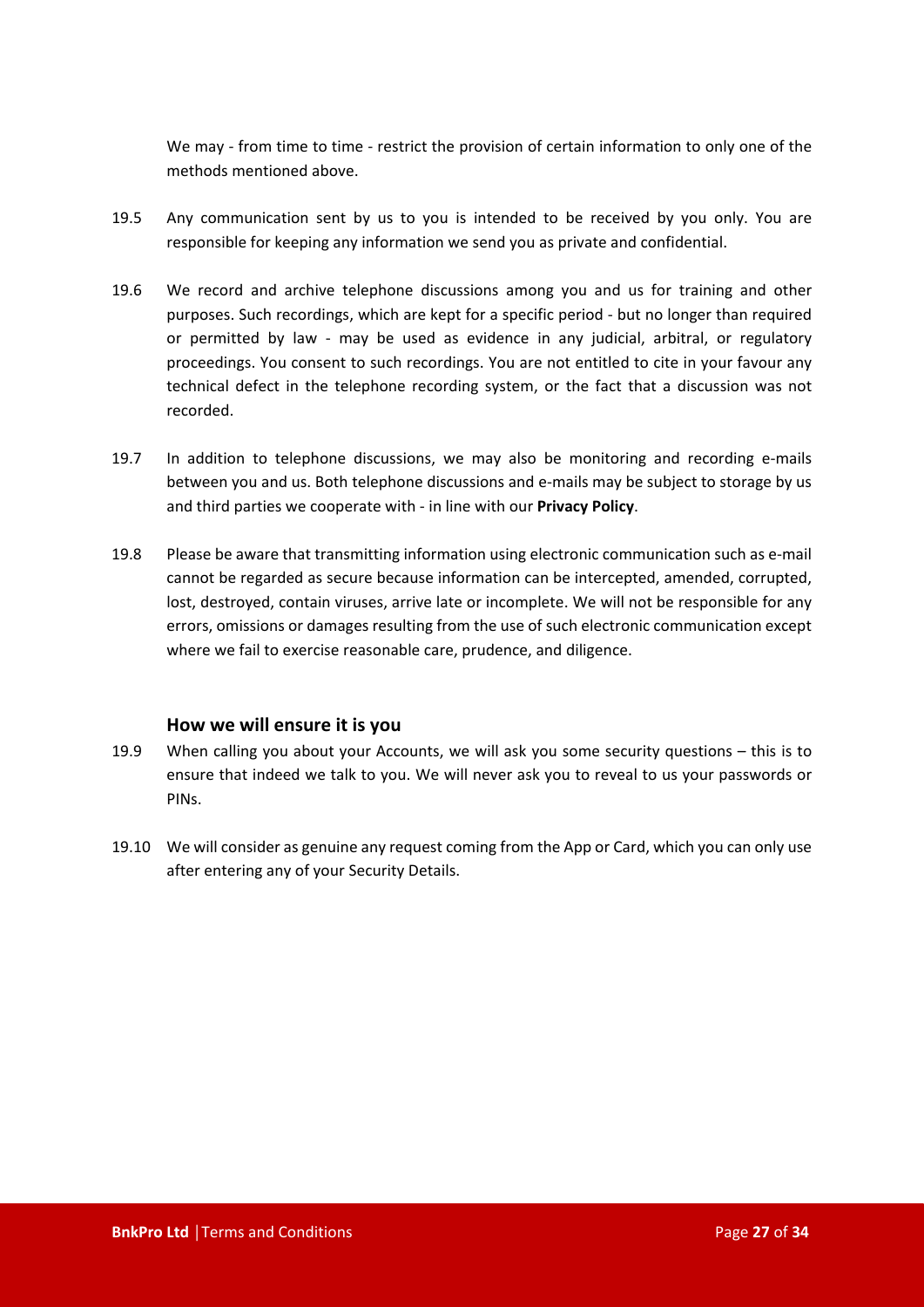## <span id="page-27-0"></span>**20. Appendix 1: Base Currencies**

| <b>Country of residence</b> | <b>Base Currency</b> |
|-----------------------------|----------------------|
| Argentina                   | GBP                  |
| Australia                   | <b>USD</b>           |
| <b>Bahrain</b>              | <b>GBP</b>           |
| Brunei Darussalam           | GBP                  |
| Chile                       | GBP                  |
| China                       | <b>GBP</b>           |
| Gibraltar                   | <b>GBP</b>           |
| Guernsey                    | <b>GBP</b>           |
| Hong Kong                   | GBP                  |
| Isle of Man                 | GBP                  |
| Jersey                      | GBP                  |
| Jordan                      | <b>GBP</b>           |
| Kuwait                      | <b>GBP</b>           |
| Republic of North Macedonia | GBP                  |
| Monaco                      | <b>EUR</b>           |
| Oman                        | GBP                  |
| Peru                        | GBP                  |
| Qatar                       | GBP                  |
| San Marino                  | <b>GBP</b>           |
| Saudi Arabia                | <b>GBP</b>           |
| Singapore                   | GBP                  |
| Taiwan, Province of China   | GBP                  |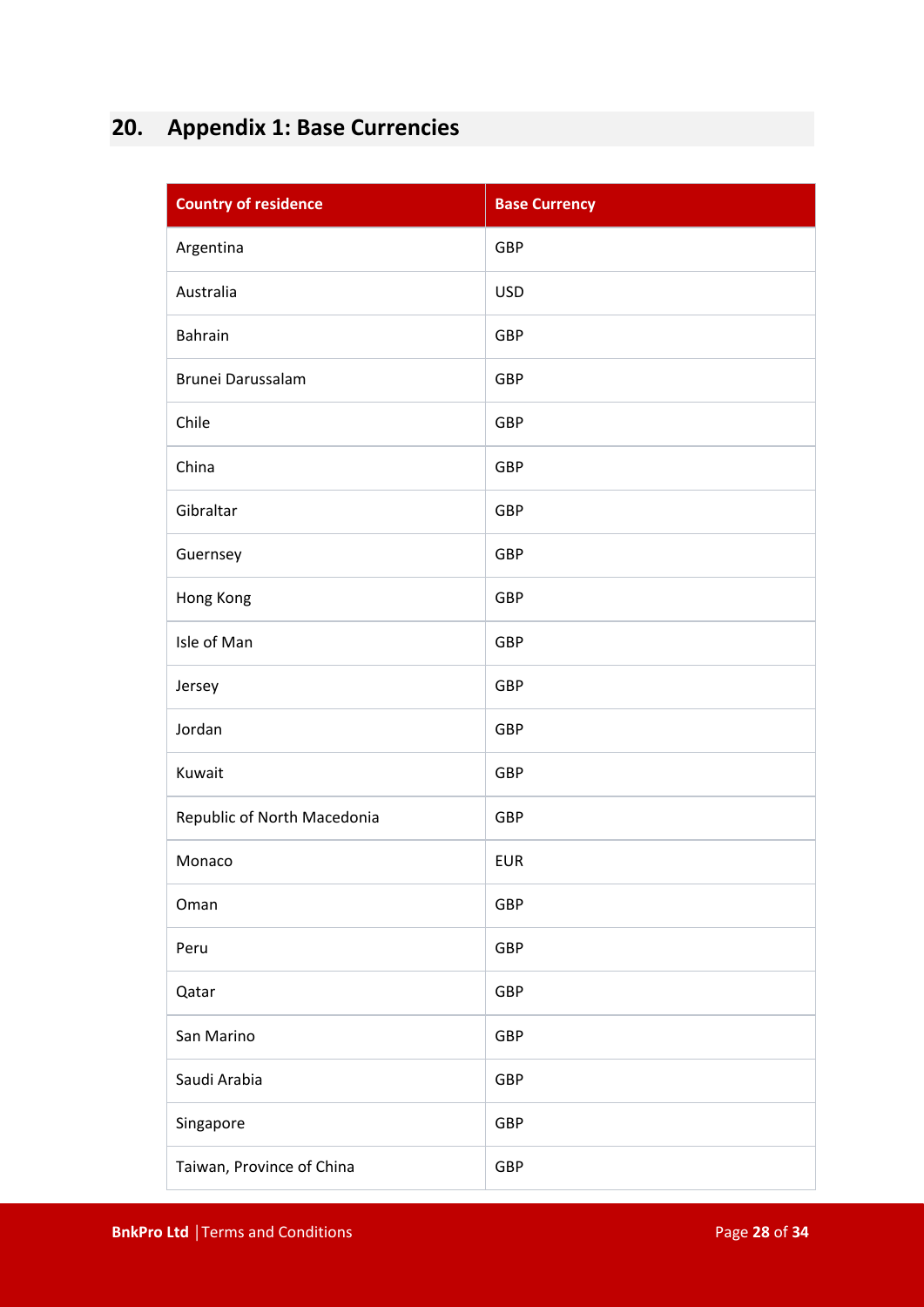| Turkey                      | <b>GBP</b> |
|-----------------------------|------------|
| <b>United Arab Emirates</b> | <b>GBP</b> |
| United Kingdom              | <b>GBP</b> |
| Uruguay                     | <b>GBP</b> |

## <span id="page-28-0"></span>**21. Appendix 2: Collection countries**

| Åland Islands (ALA)       | Ghana (GHA)*                                      | Panama (PAN)*                                |
|---------------------------|---------------------------------------------------|----------------------------------------------|
| Algeria (DZA)             | Gibraltar (GIB)                                   | Papua New Guinea (PNG)                       |
| American Samoa (ASM)*     | Greece (GRC)                                      | Paraguay (PRY)                               |
| Andorra (AND)             | Greenland (GRC)                                   | Peru (PER)*                                  |
| Angola (AGO)              | Grenada (GRD)                                     | Philippines (PHL)                            |
| Anguilla (AIA)            | Guadeloupe (GLP)                                  | Pitcairn (PCN)                               |
| Antarctica (ATA)          | Guam (GUM)*                                       | Poland (POL)                                 |
| Antigua and Barbuda (ATG) | Guernsey (GGY)                                    | Portugal (PRT)                               |
| Argentina (ARG)           | Guinea (GIN)                                      | Puerto Rico (PRI)*                           |
| Armenia (ARM)             | <b>Heard Island and McDonald</b><br>Islands (HMD) | Qatar (QAT)                                  |
| Aruba (ABW)               | Hong Kong (HKG)                                   | Republic of the Congo<br>(Brazzaville) (COG) |
| Australia (AUS)           | Hungary (HUN)                                     | Réunion (REU)                                |
| Austria (AUT)             | Iceland (ISL)                                     | Romania (ROU)                                |
| Azerbaijan (AZE)          | India (IND)                                       | Rwanda (RWA)                                 |
| Bahamas (BHS)*            | Indonesia (IDN)                                   | Saint Berthélemy (BLM)                       |
| Bahrain (BHR)             | Ireland (IRL)                                     | Saint Helena, Ascension and<br>Tristan (SHN) |
| Bangladesh (BGD)          | Isle Of Man (IMN)                                 | Saint Martin (French part)<br>(MAF)          |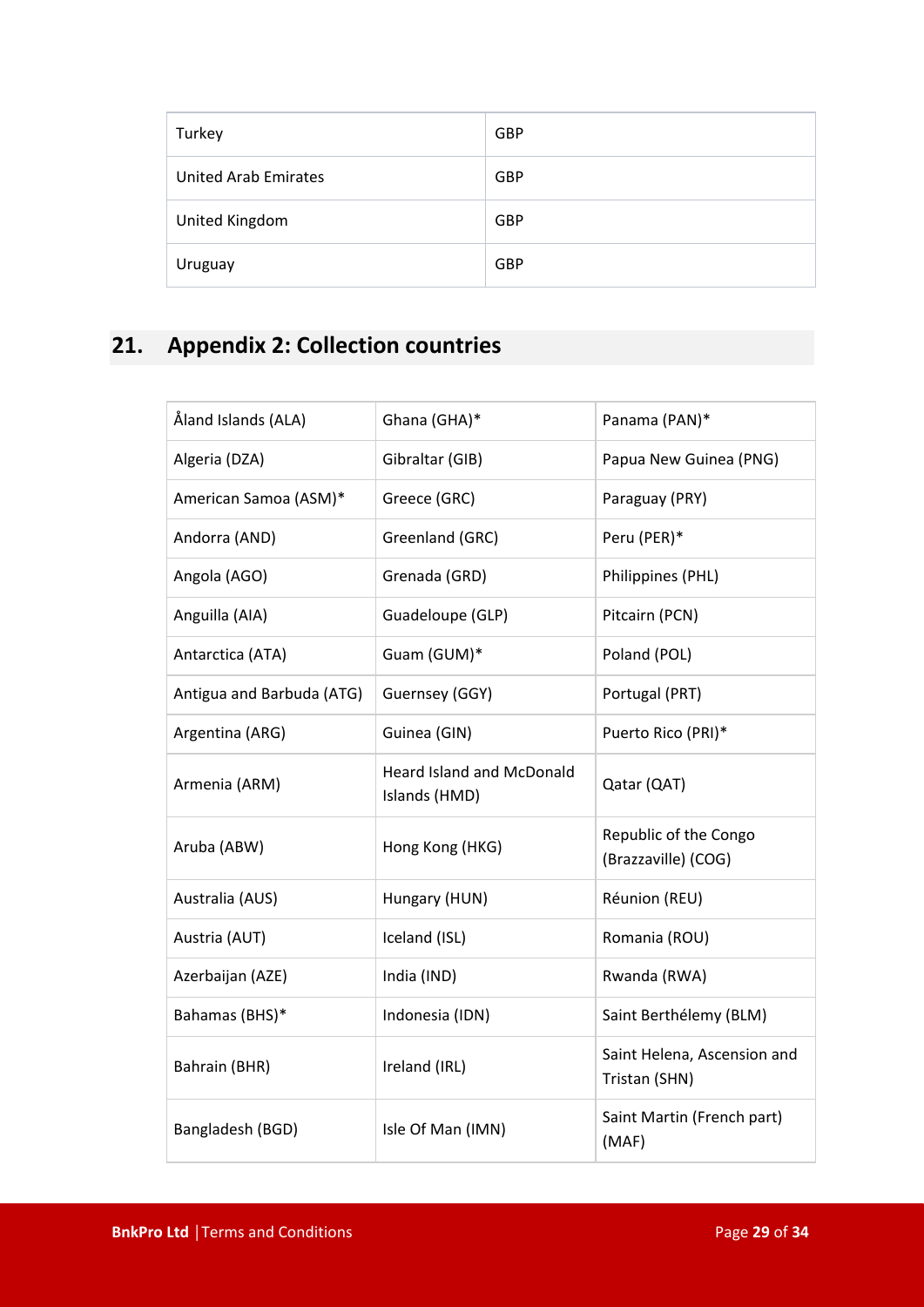| Barbados (BRB)*                                | Israel (ISR)                              | Saint Pierre and Miquelon<br>(SPM)                    |
|------------------------------------------------|-------------------------------------------|-------------------------------------------------------|
| Belgium (BEL)                                  | Italy (ITA)                               | Samoa (WSM)*                                          |
| Belize (BLZ)                                   | Jamaica (JAM)*                            | San Marino (SMR)                                      |
| Benin (BEN)                                    | Japan (JPN)                               | São Tomé and Principe (STP)                           |
| Bermuda (BMU)                                  | Jersey (JEY)                              | Saudi Arabia (SAU)                                    |
| Bhutan (BTN)                                   | Jordan (JOR)*                             | Serbia (SRB)                                          |
| Bolivia (BOL)                                  | Kazakhstan (KAZ)                          | Seychelles (SYC)                                      |
| Bonaire, Sint Eustatius and<br>Saba (BES)      | Kenya (KEN)                               | Sierra Leone (SLE)                                    |
| Bosnia-Herzegovina (BIH)                       | Kiribati (KIR)                            | Singapore (SGP)                                       |
| Botswana (BWA)*                                | Kosovo (KOS)                              | Slovakia (SVK)                                        |
| Bouvet Island (BVT)                            | Kuwait (KWT)                              | Slovenia (SVN)                                        |
| Brazil (BRA)                                   | Kyrgyzstan (KGZ)                          | Solomon Islands (SLB)                                 |
| <b>British Indian Ocean</b><br>Territory (IOT) | Lao People's Democratic<br>Republic (LAO) | South Africa (ZAF)                                    |
| British Virgin Islands (VGB)                   | Latvia (LVA)                              | South Georgia and the South<br>Sandwich Islands (SGS) |
| Brunei Darussalam (BRN)                        | Lesotho (LSO)                             | South Korea (KOR)                                     |
| <b>Bulgaria (BGR)</b>                          | Liberia (LBR)                             | Spain (ESP)                                           |
| Cambodia (KHM)*                                | Liechtenstein (LIE)                       | Sri Lanka (LKA)                                       |
| Cameroon (CMR)                                 | Lithuania (LTU)                           | St Kitts & Nevis (KNA)                                |
| Canada (CAN)                                   | Luxembourg (LUX)                          | St Lucia (LCA)                                        |
| Cape Verde (CPV)                               | Macau (MAC)                               | St Maarten (SXM)                                      |
| Cayman Islands (CYM)                           | Macedonia (MKD)                           | St. Vincent and the<br>Grenadines (VCT)               |
| Chad (TCD)                                     | Madagascar (MDG)                          | Suriname (SUR)                                        |
| Chile (CHL)                                    | Malawi (MWI)                              | Svalbard and Mayen (SJM)                              |
| China (CHN)                                    | Malaysia (MYS)                            | Swaziland (SWZ)                                       |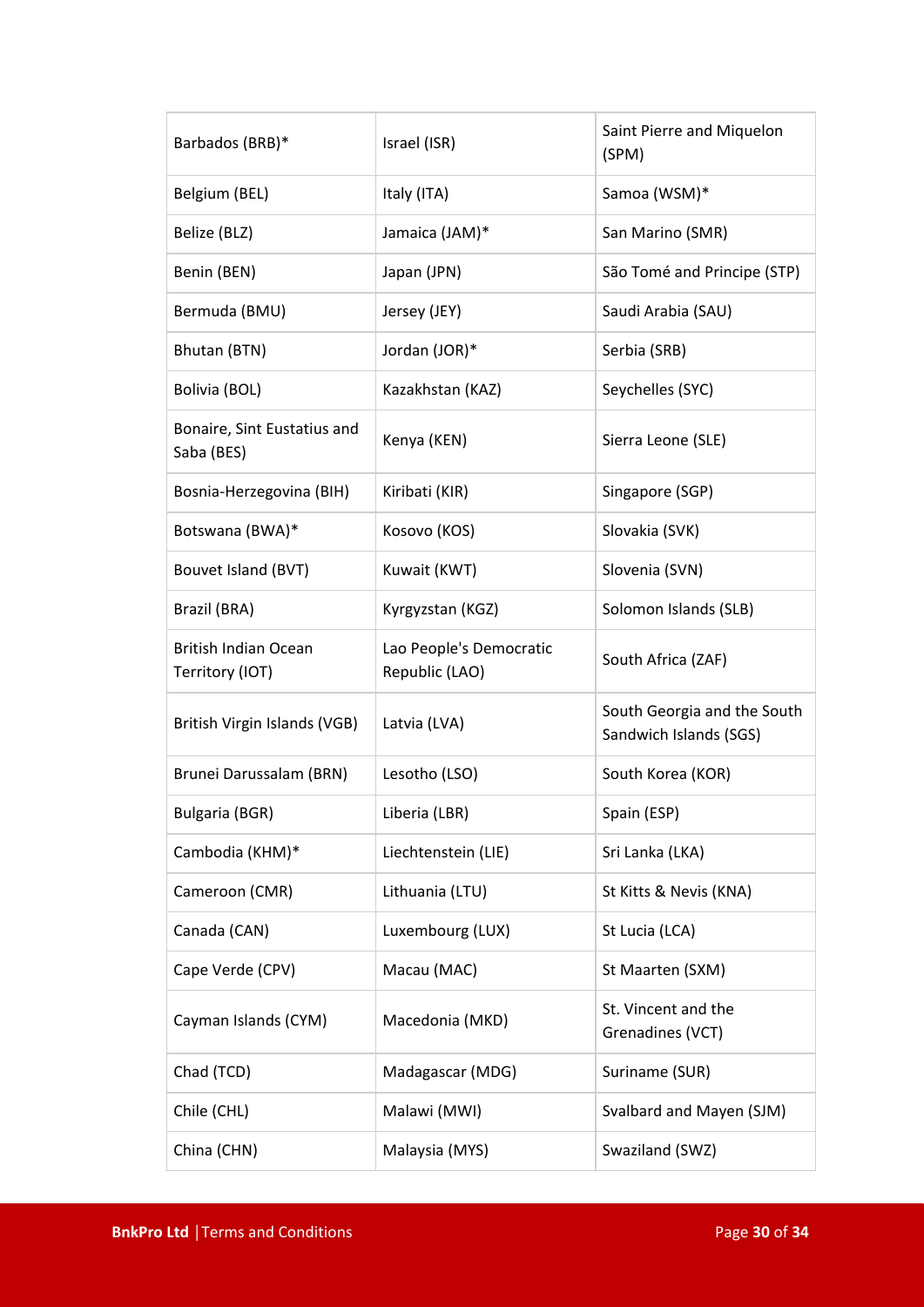| Christmas Island (CXR)                      | Maldives (MDV)             | Sweden (SWE)                                  |
|---------------------------------------------|----------------------------|-----------------------------------------------|
| Cocos (Keeling) Islands<br>(CCK)            | Malta (MLT)                | Switzerland (CHE)                             |
| Comoros (COM)                               | Marshall Islands (MHL)     | Taiwan (TWN)                                  |
| Cook Islands (COK)                          | Martinique (MTQ)           | Tajikistan (TJK)*                             |
| Costa Rica (CRI)                            | Mauritania (MRT)           | Tanzania (TZA)*                               |
| Côte D'Ivoire (CIV)                         | Mauritius (MUS)            | Thailand (THA)                                |
| Croatia (HRV)                               | Mayotte (MYT)              | Timor-Leste (TLS)                             |
| Curacao (CUW)                               | Mexico (MEX)*              | Togo (TGO)                                    |
| Cyprus (CYP)                                | Micronesia (FSM)           | Tokelau (TKL)                                 |
| Czech Republic (CZE)                        | Monaco (MCO)               | Tonga (TON)                                   |
| Denmark (DNK)                               | Mongolia (MNG)             | Trinidad & Tobago (TTO)*                      |
| Djibouti (DJI)                              | Montenegro (MNE)           | Tunisia (TUN)                                 |
| Dominica (DMA)                              | Montserrat (MSR)           | Turkey (TUR)                                  |
| Ecuador (ECU)                               | Morocco (MAR)*             | Turks & Caicos (TCA)                          |
| Egypt (EGY)                                 | Mozambique (MOZ)*          | Tuvalu (TUV)                                  |
| Equatorial Guinea (GNQ)                     | Namibia (NAM)              | Uganda (UGA)*                                 |
| Estonia (EST)                               | Nauru (NRU)                | United Arab Emirates (ARE)                    |
| <b>Falkland Islands (Malvinas)</b><br>(FLK) | Nepal (NPL)                | United Kingdom (GBR)                          |
| Faroe islands (FRO)                         | Netherlands (NLD)          | United States (USA)                           |
| Fiji (FJJ)                                  | Netherlands Antilles (ANT) | United States Minor Outlying<br>Islands (UMI) |
| Finland (FIN)                               | New Caledonia (NCL)        | United States Virgin Islands<br>$(VIR)*$      |
| France (FRA)                                | New Zealand (NZL)          | Uruguay (URY)                                 |
| French Guiana (GUF)                         | Niger (NER)                | Uzbekistan (UZB)                              |
| French Polynesia (PYF)                      | Niue (NIU)                 | Vatican City State (Holy See)<br>(VAT)        |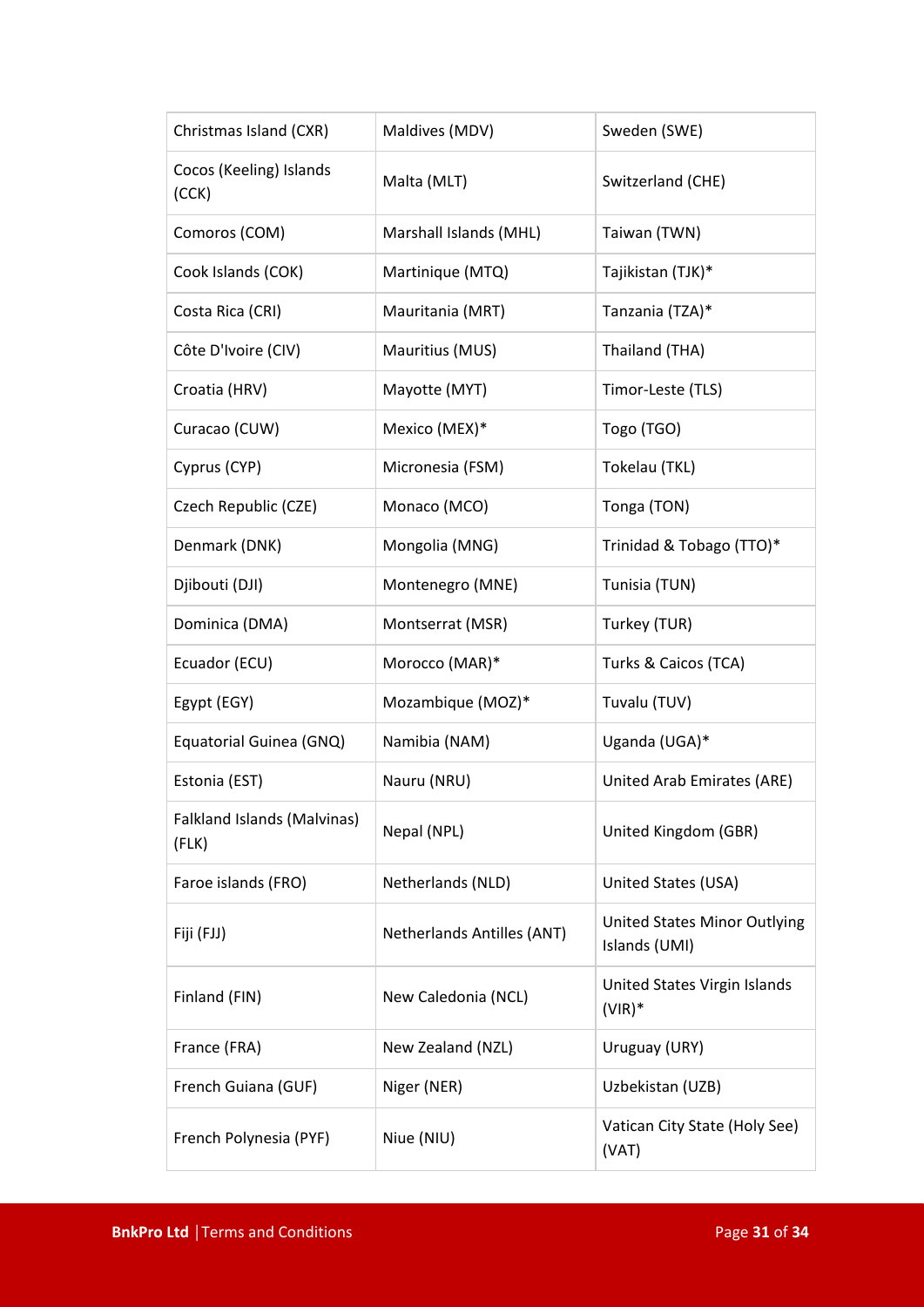| <b>French Southern Territories</b><br>(ATF) | Norfolk Island (NFK)        | Vietnam (VNM)           |
|---------------------------------------------|-----------------------------|-------------------------|
| Gabon (GAB)                                 | North Mariana Islands (MNP) | Wallis and Futuna (WLF) |
| Gambia (GMB)                                | Norway (NOR)                | Zambia (ZMB)            |
| Georgia (GEO)                               | Oman (OMN)                  |                         |
| Germany (DEU)                               | Palau (PLW)                 |                         |

\* The countries/ territories marked with an asterisk are not available by default. Please speak contact us to apply to collect funds from these countries/ territories.

## <span id="page-31-0"></span>**22. Appendix 3: Non-permitted activities**

- Clients are not allowed to use our services to speculate changes in FX.
- Transactions deriving from crypto currencies.

## <span id="page-31-1"></span>**23. Appendix 4: Non-permitted Industries**

#### **Non-permitted industries – global**

- Weapons / military-grade security
- Multi-level marketing
- Pawnbrokers
- Political organizations
- Precious metals and stones
- Adult entertainment
- Drug paraphernalia
- CBD and related products
- Carbon credits
- Cryptoassets
- Gambling
- Ponzi / pyramid schemes
- Firms involved in the servicing of illegal goods/services including but not limited to: counterfeit goods/trademark infringement, human trafficking, child labor, prostitution.
- Mining and extraction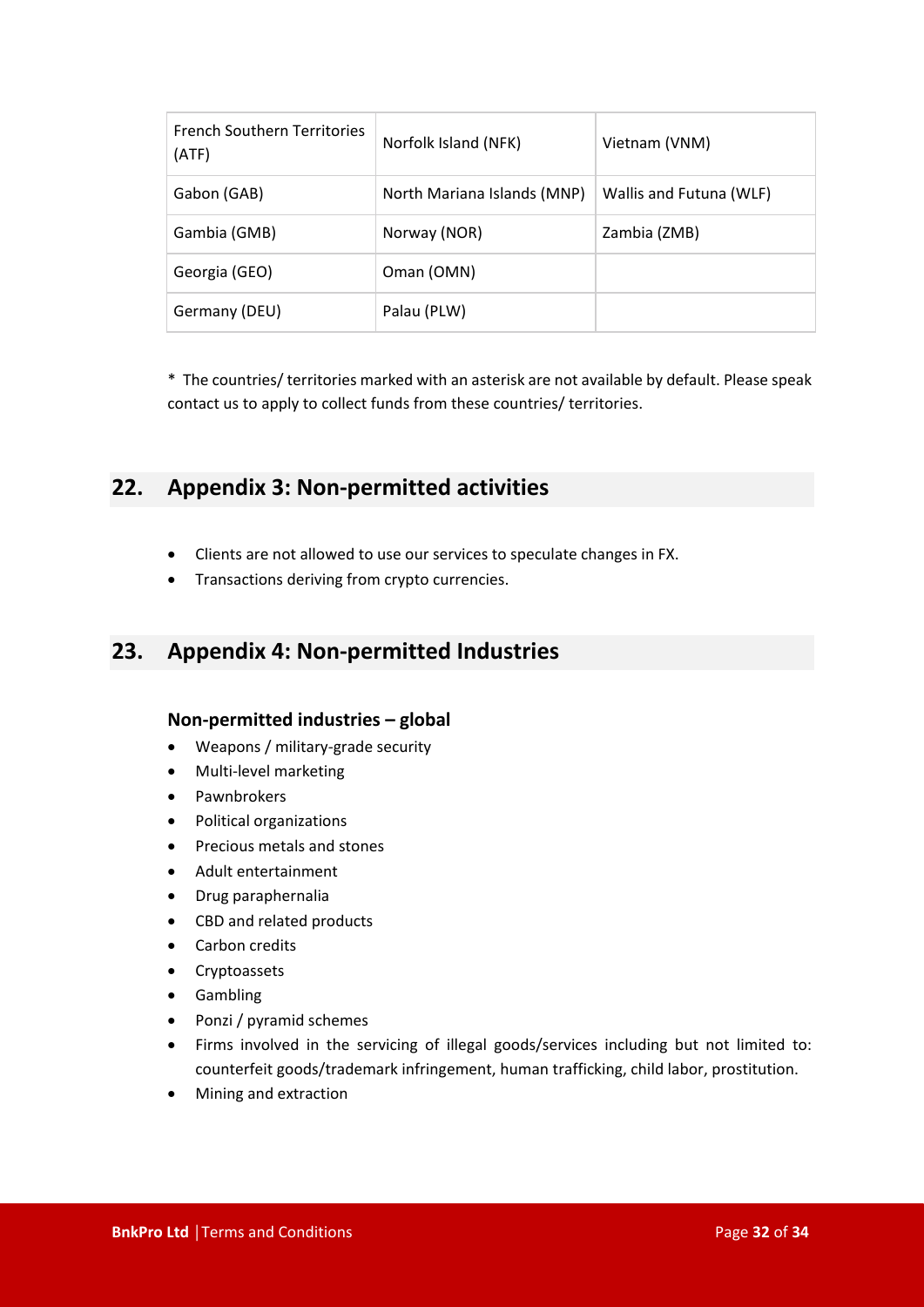#### **Non-permitted industries – United States of America**

- Chemicals
- Medical devices
- Alcohol
- Tobacco
- Dietary supplements
- Seeds or plants
- Regulated financial services
- Outbound telemarketing

## <span id="page-32-0"></span>**24. Appendix 5: Payment Currencies**

| <b>Currency name</b>        | <b>Currencies</b> |
|-----------------------------|-------------------|
| <b>Great Britain Pound</b>  | GBP               |
| Euro                        | <b>EUR</b>        |
| <b>United States Dollar</b> | <b>USD</b>        |
| <b>Swiss Franc</b>          | <b>CHF</b>        |
| <b>Australian Dollar</b>    | <b>AUD</b>        |
| Polish Zloty                | PLN               |
| Hong Kong Dollar            | <b>HKD</b>        |
| Singapore Dollar            | SGD               |
| Norwegian Krone             | <b>NOK</b>        |
| Swedish Krona               | <b>SEK</b>        |
| <b>Mexican Peso</b>         | <b>MXN</b>        |
| Turkish Lira                | <b>TRY</b>        |
| Danish Krone                | <b>DKK</b>        |
| <b>Hungarian Forint</b>     | <b>HUF</b>        |
| Japanese Yen                | <b>JPY</b>        |